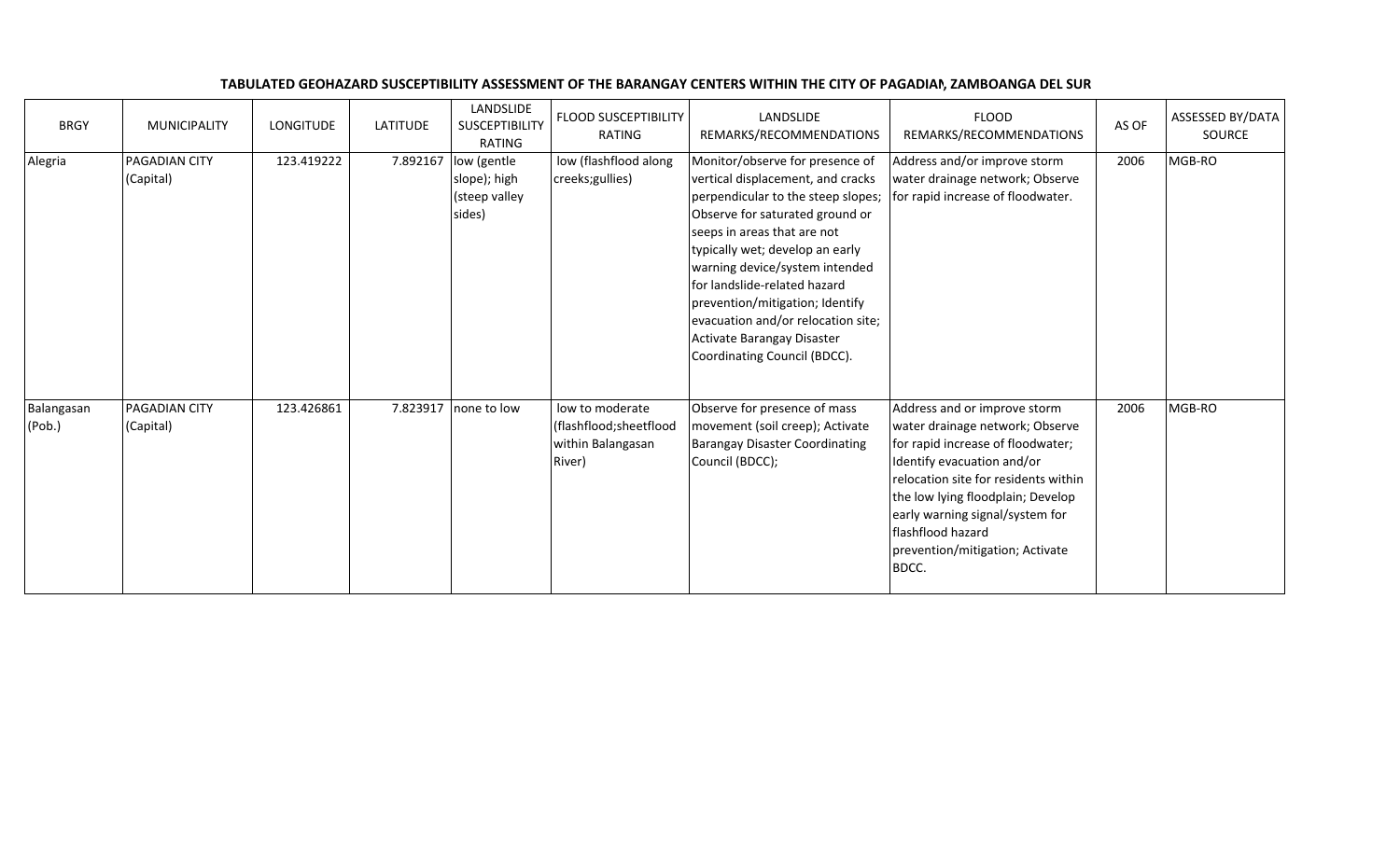| Balintawak | PAGADIAN CITY<br>(Capital) | 123.408028 |              | 7.833000 moderate to<br>high (ridge<br>slopes and valley creeks)<br>sides) | low to moderate<br>(flashflood within    | Monitor/observe for presence of<br>vertical displacement, and cracks<br>perpendicular to the steep slopes;<br>Observe for saturated ground or<br>seeps in areas that are not<br>typically wet; develop an early<br>warning device/system intended<br>for landslide-related hazard<br>prevention/mitigation; Identify<br>evacuation and/or relocation site;<br>Activate Barangay Disaster<br>Coordinating Council (BDCC). | Address and/or improve storm<br>water drainage network; Observe<br>for rapid increase of floodwater. | 2006 | MGB-RO |
|------------|----------------------------|------------|--------------|----------------------------------------------------------------------------|------------------------------------------|--------------------------------------------------------------------------------------------------------------------------------------------------------------------------------------------------------------------------------------------------------------------------------------------------------------------------------------------------------------------------------------------------------------------------|------------------------------------------------------------------------------------------------------|------|--------|
| Baloyboan  | PAGADIAN CITY<br>(Capital) | 123.386056 | 7.835889     | moderate to<br>high (ridge<br>slopes and valley creeks)<br>sides)          | low to moderate<br>(flashflood within    | Monitor/observe for presence of<br>vertical displacement, and cracks<br>perpendicular to the steep slopes;<br>Observe for saturated ground or<br>seeps in areas that are not<br>typically wet; develop an early<br>warning device/system intended<br>for landslide-related hazard<br>prevention/mitigation; Identify<br>evacuation and/or relocation site;<br>Activate Barangay Disaster<br>Coordinating Council (BDCC). | Address and/or improve storm<br>water drainage network; Observe<br>for rapid increase of floodwater. | 2006 | MGB-RO |
| Banale     | PAGADIAN CITY<br>(Capital) | 123.423722 | 7.835028 low |                                                                            | none                                     | Observe for presence of soil creep;<br><b>Activate BDCC</b>                                                                                                                                                                                                                                                                                                                                                              |                                                                                                      | 2006 | MGB-RO |
| Bogo       | PAGADIAN CITY<br>(Capital) | 123.426444 |              | 7.867556 low (gentle<br>slope);<br>moderate (creek<br>sides)               | low (flashflood along<br>creeks;gullies) | Observe and/or monitor for<br>presence/progress of mass<br>movement (tension cracks; soil<br>creep); Activate Barangay Disaster<br>Coordinating Council (BDCC);                                                                                                                                                                                                                                                          | Address and/or improve storm<br>water drainage network; Observe<br>for rapid increase of floodwater. | 2006 | MGB-RO |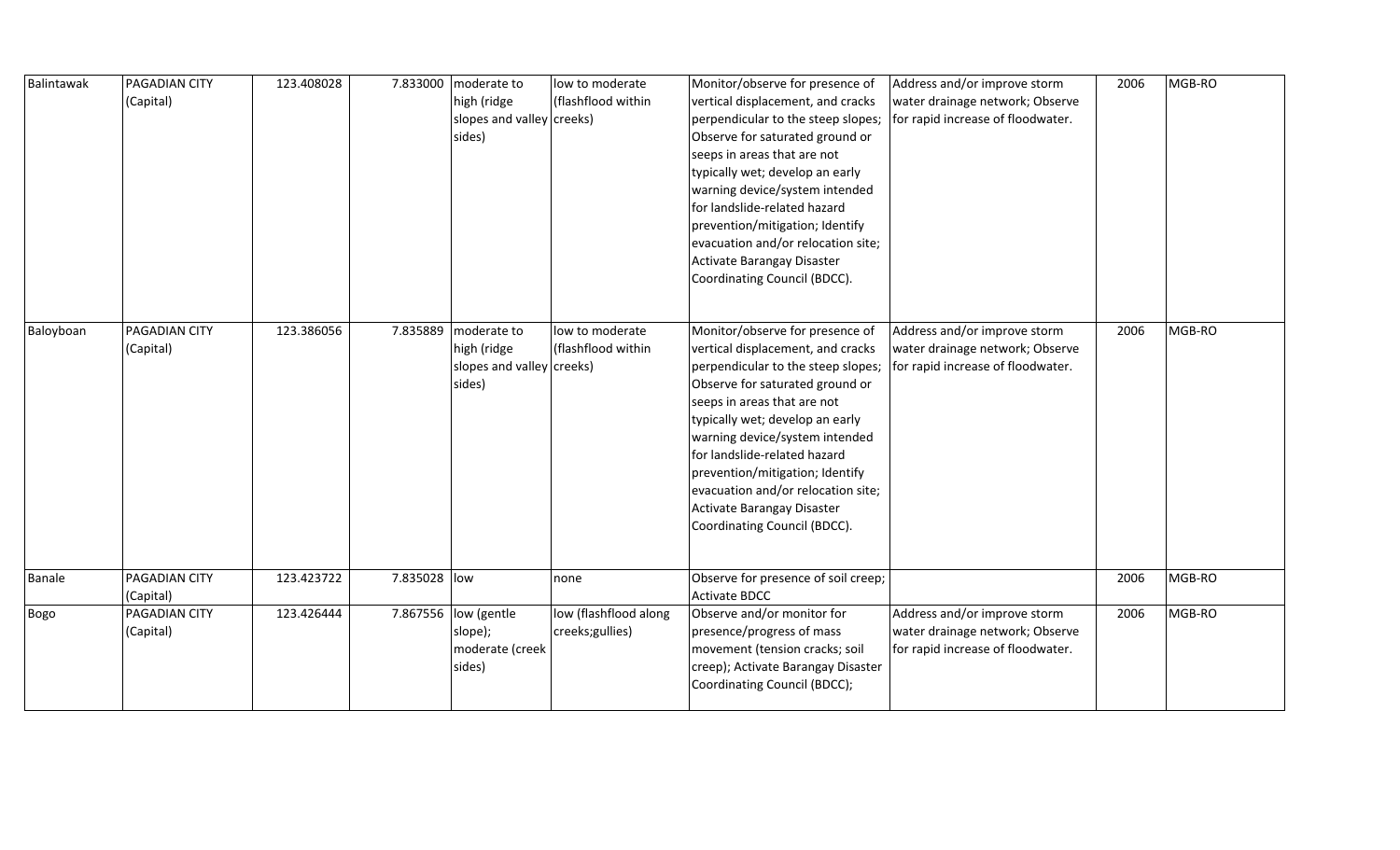| <b>Bomba</b>   | <b>PAGADIAN CITY</b><br>(Capital) | 123.424750 |          | 7.806778   moderate (hill<br>slopes); none<br>(coastal areas)     | high (coastal area)                      | Observe and/or monitor for<br>presence/progress of mass<br>movement (tension cracks; soil<br>creep); Activate Barangay Disaster<br>Coordinating Council (BDCC);                                                                                                                                                                                                                                                          | Observe for sea swell attributed to<br>storm surge and to some extent<br>tsunami; Identify evacuation site<br>for resident along the low lying<br>coastal zone; Develop early warning<br>signal/system for coastal related-<br>hazard prevention/mitigation;<br>Constant updating of the weather<br>condition thru PAGASA; Activate<br>BDCC. | 2006 | MGB-RO |
|----------------|-----------------------------------|------------|----------|-------------------------------------------------------------------|------------------------------------------|--------------------------------------------------------------------------------------------------------------------------------------------------------------------------------------------------------------------------------------------------------------------------------------------------------------------------------------------------------------------------------------------------------------------------|----------------------------------------------------------------------------------------------------------------------------------------------------------------------------------------------------------------------------------------------------------------------------------------------------------------------------------------------|------|--------|
| Buenavista     | PAGADIAN CITY<br>(Capital)        | 123.395889 | 7.828556 | moderate to<br>high (ridge<br>slopes and valley creeks)<br>sides) | low to moderate<br>(flashflood within    | Monitor/observe for presence of<br>vertical displacement, and cracks<br>perpendicular to the steep slopes;<br>Observe for saturated ground or<br>seeps in areas that are not<br>typically wet; develop an early<br>warning device/system intended<br>for landslide-related hazard<br>prevention/mitigation; Identify<br>evacuation and/or relocation site;<br>Activate Barangay Disaster<br>Coordinating Council (BDCC). | Address and/or improve storm<br>water drainage network; Observe<br>for rapid increase of floodwater.                                                                                                                                                                                                                                         | 2006 | MGB-RO |
| <b>Bulatok</b> | PAGADIAN CITY<br>(Capital)        | 123.446056 | 7.846889 | low (gentle<br>slope);<br>moderate (creek<br>sides)               | low (flashflood along<br>creeks;gullies) | Observe and/or monitor for<br>presence/progress of mass<br>movement (tension cracks; soil<br>creep); Activate Barangay Disaster<br>Coordinating Council (BDCC);                                                                                                                                                                                                                                                          | Address and/or improve storm<br>water drainage network; Observe<br>for rapid increase of floodwater.                                                                                                                                                                                                                                         | 2006 | MGB-RO |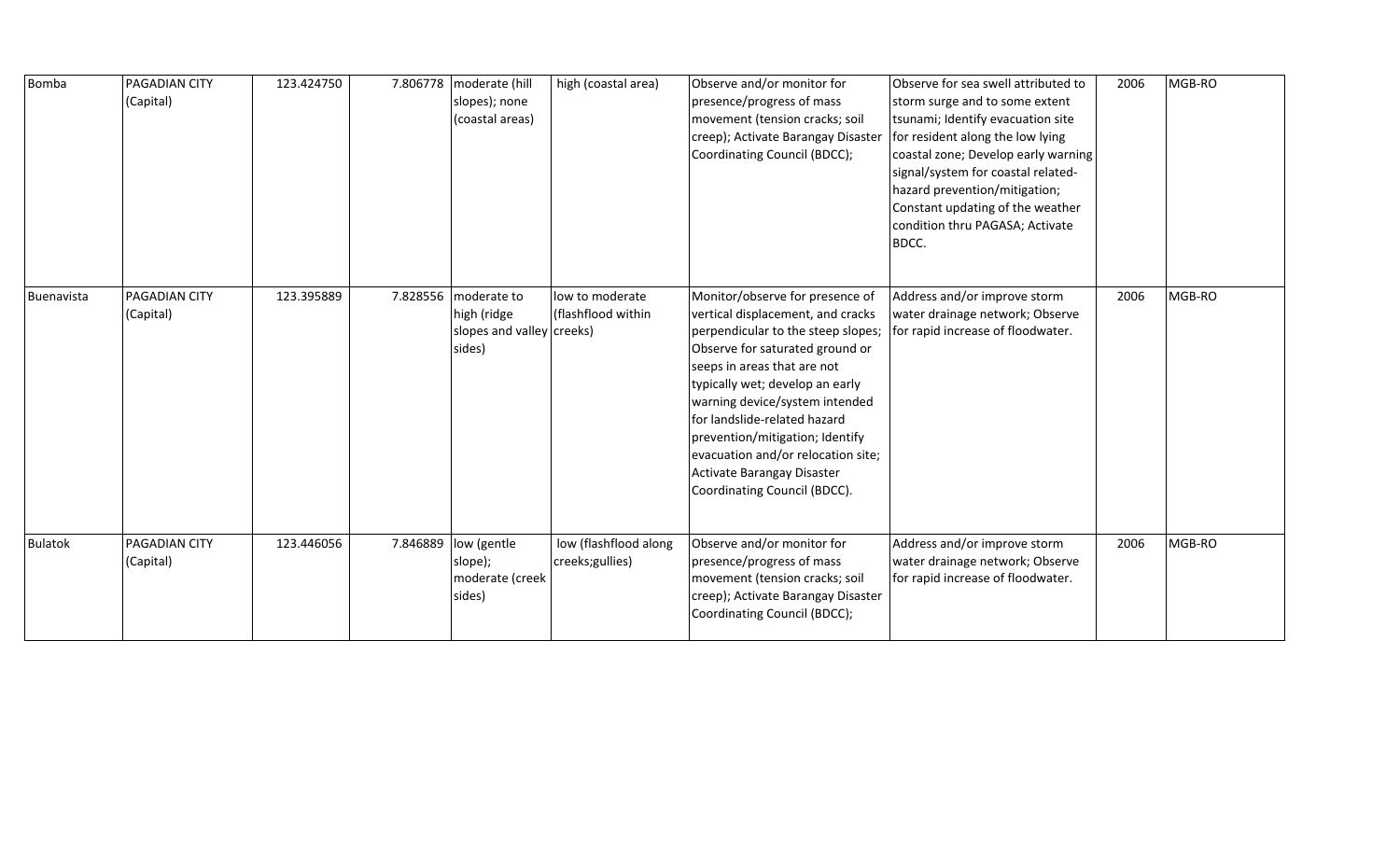| Bulawan  | <b>PAGADIAN CITY</b><br>(Capital) | 123.382389 | 7.875639     | low (gentle<br>slope); high<br>(steep valley<br>sides) | low (flashflood along<br>creeks; gullies)                | Monitor/observe for presence of<br>vertical displacement, and cracks<br>perpendicular to the steep slopes;<br>Observe for saturated ground or<br>seeps in areas that are not<br>typically wet; develop an early<br>warning device/system intended<br>for landslide-related hazard<br>prevention/mitigation; Identify<br>evacuation and/or relocation site;<br>Activate Barangay Disaster<br>Coordinating Council (BDCC). | Address and/or improve storm<br>water drainage network; Observe<br>for rapid increase of floodwater. | 2006 | MGB-RO |
|----------|-----------------------------------|------------|--------------|--------------------------------------------------------|----------------------------------------------------------|--------------------------------------------------------------------------------------------------------------------------------------------------------------------------------------------------------------------------------------------------------------------------------------------------------------------------------------------------------------------------------------------------------------------------|------------------------------------------------------------------------------------------------------|------|--------|
| Danlugan | PAGADIAN CITY<br>(Capital)        | 123.410222 | 7.880750     | low (gentle<br>slope); high<br>(steep valley<br>sides) | low (flashflood along<br>creeks; gullies)                | Monitor/observe for presence of<br>vertical displacement, and cracks<br>perpendicular to the steep slopes;<br>Observe for saturated ground or<br>seeps in areas that are not<br>typically wet; develop an early<br>warning device/system intended<br>for landslide-related hazard<br>prevention/mitigation; Identify<br>evacuation and/or relocation site;<br>Activate Barangay Disaster<br>Coordinating Council (BDCC). | Address and/or improve storm<br>water drainage network; Observe<br>for rapid increase of floodwater. | 2006 | MGB-RO |
| Dao      | PAGADIAN CITY<br>(Capital)        | 123.426889 | 7.841222 low |                                                        | none to low to<br>moderate (flashflood<br>within creeks) | Observe for presence of soil creep; Address and/or improve storm<br><b>Activate BDCC</b>                                                                                                                                                                                                                                                                                                                                 | water drainage network; Observe<br>for rapid increase of floodwater.                                 | 2006 | MGB-RO |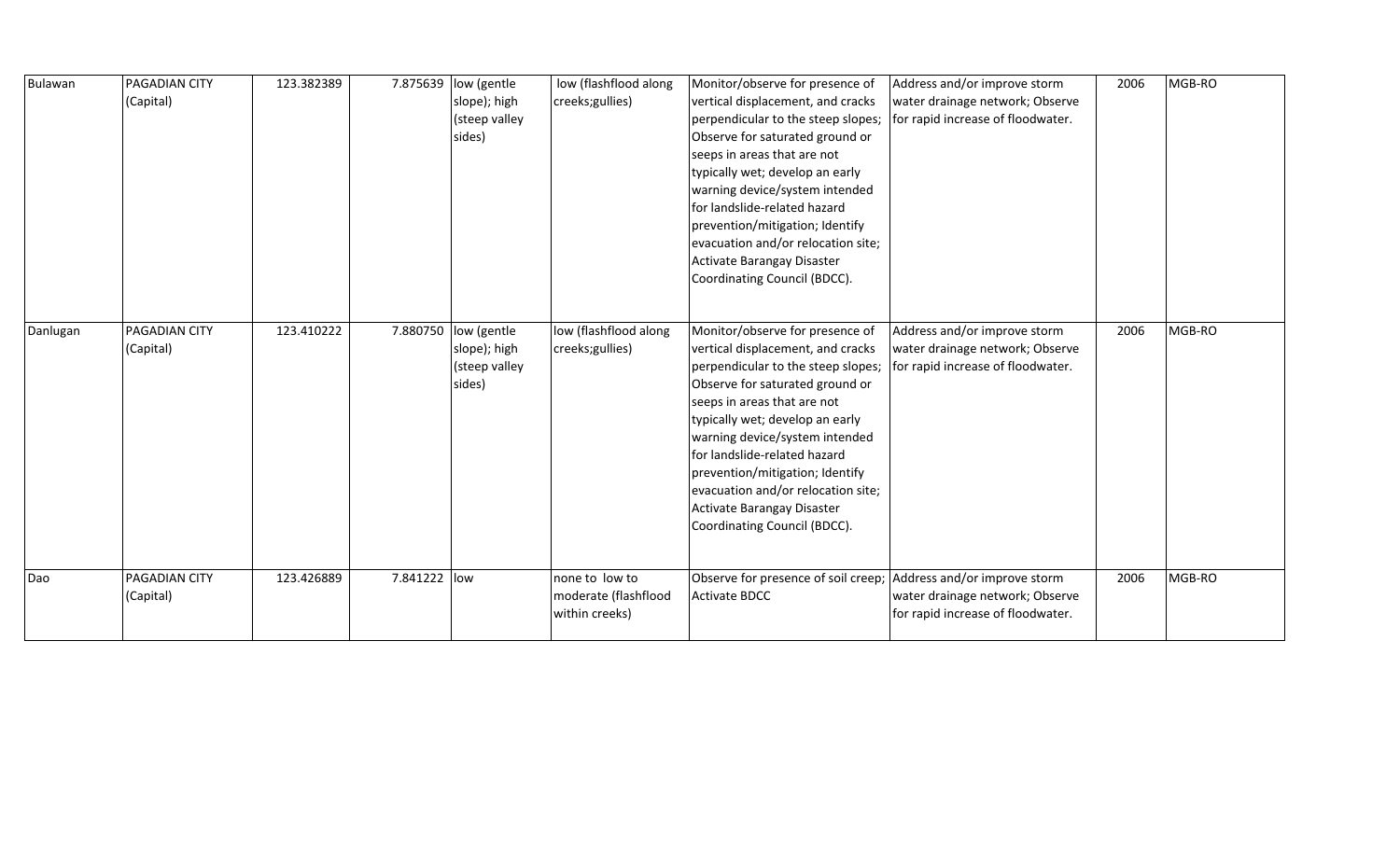| Datagan | <b>PAGADIAN CITY</b> | 123.411722 | 7.893333 | low (gentle       | low (flashflood along | Monitor/observe for presence of    | Address and/or improve storm      | 2006 | MGB-RO |
|---------|----------------------|------------|----------|-------------------|-----------------------|------------------------------------|-----------------------------------|------|--------|
|         | (Capital)            |            |          | slope); high      | creeks;gullies)       | vertical displacement, and cracks  | water drainage network; Observe   |      |        |
|         |                      |            |          | (steep valley     |                       | perpendicular to the steep slopes; | for rapid increase of floodwater. |      |        |
|         |                      |            |          | sides)            |                       | Observe for saturated ground or    |                                   |      |        |
|         |                      |            |          |                   |                       | seeps in areas that are not        |                                   |      |        |
|         |                      |            |          |                   |                       | typically wet; develop an early    |                                   |      |        |
|         |                      |            |          |                   |                       | warning device/system intended     |                                   |      |        |
|         |                      |            |          |                   |                       | for landslide-related hazard       |                                   |      |        |
|         |                      |            |          |                   |                       | prevention/mitigation; Identify    |                                   |      |        |
|         |                      |            |          |                   |                       | evacuation and/or relocation site; |                                   |      |        |
|         |                      |            |          |                   |                       | Activate Barangay Disaster         |                                   |      |        |
|         |                      |            |          |                   |                       | Coordinating Council (BDCC).       |                                   |      |        |
|         |                      |            |          |                   |                       |                                    |                                   |      |        |
|         |                      |            |          |                   |                       |                                    |                                   |      |        |
|         |                      |            |          |                   |                       |                                    |                                   |      |        |
| Deborak | <b>PAGADIAN CITY</b> | 123.309361 | 7.886417 | low (gentle       | low to moderate       | Monitor/observe for presence of    | Address and/or improve storm      | 2006 | MGB-RO |
|         | (Capital)            |            |          | slope; brgy.      | (flashflood within    | vertical displacement, and cracks  | water drainage network; Observe   |      |        |
|         |                      |            |          | center);          | creeks)               | perpendicular to the steep slopes; | for rapid increase of floodwater; |      |        |
|         |                      |            |          | moderate to       |                       | Observe for saturated ground or    | Develop early warning             |      |        |
|         |                      |            |          | high (ridge       |                       | seeps in areas that are not        | signal/system for flood-related   |      |        |
|         |                      |            |          | slopes and valley |                       | typically wet; develop an early    | hazard prevention/mitigation.     |      |        |
|         |                      |            |          | sides; riverbank) |                       | warning device/system intended     |                                   |      |        |
|         |                      |            |          |                   |                       | for landslide-related hazard       |                                   |      |        |
|         |                      |            |          |                   |                       | prevention/mitigation; Identify    |                                   |      |        |
|         |                      |            |          |                   |                       | evacuation and/or relocation site; |                                   |      |        |
|         |                      |            |          |                   |                       | Activate Barangay Disaster         |                                   |      |        |
|         |                      |            |          |                   |                       | Coordinating Council (BDCC).       |                                   |      |        |
|         |                      |            |          |                   |                       |                                    |                                   |      |        |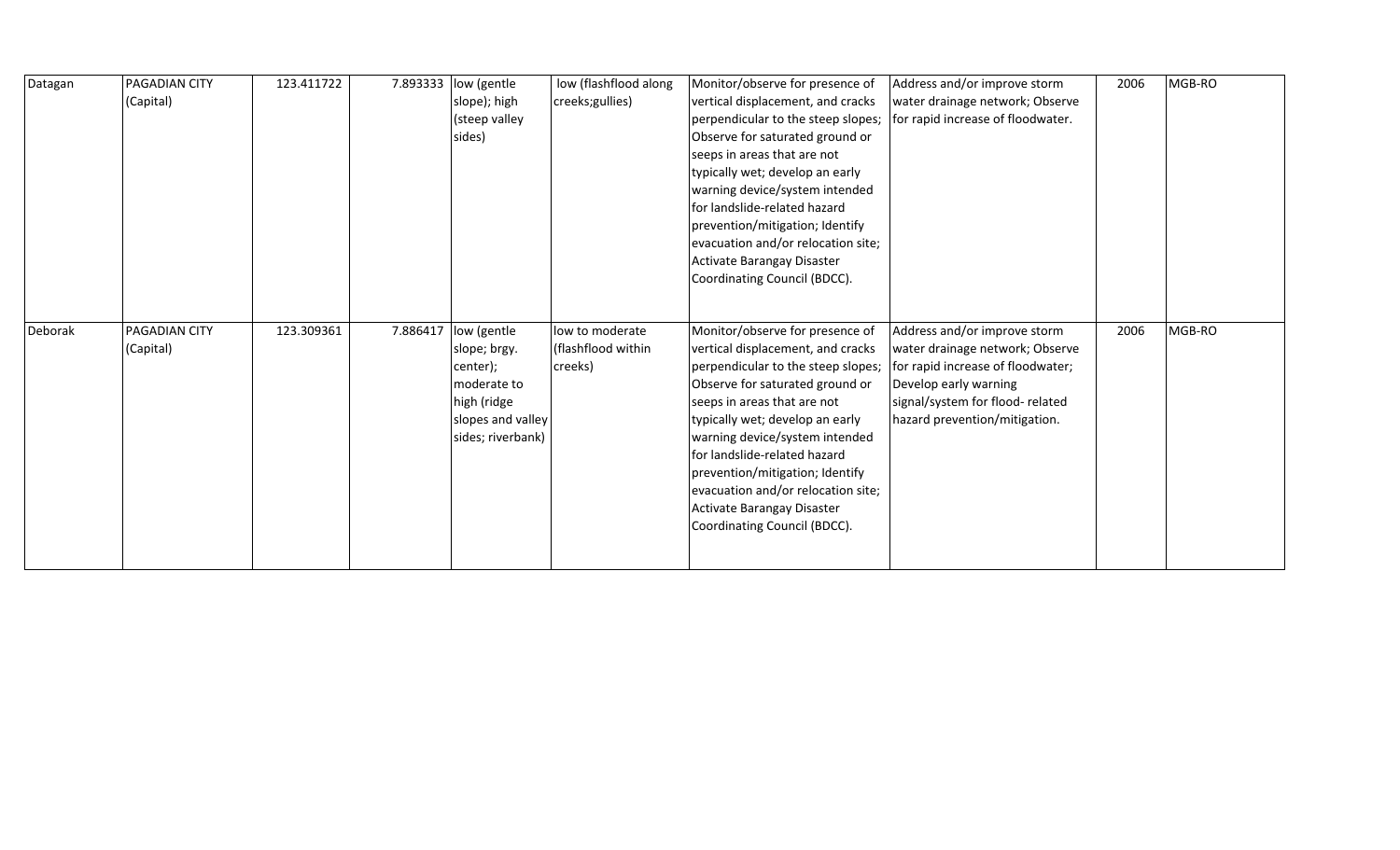| Ditoray      | PAGADIAN CITY<br>(Capital)        | 123.327722 |              | 7.864472 low (gentle<br>slope; brgy.<br>center);<br>moderate to<br>high (ridge<br>slopes and valley<br>sides; riverbank) | low to moderate<br>(flashflood within<br>creeks)         | Monitor/observe for presence of<br>vertical displacement, and cracks<br>perpendicular to the steep slopes;<br>Observe for saturated ground or<br>seeps in areas that are not<br>typically wet; develop an early<br>warning device/system intended<br>for landslide-related hazard<br>prevention/mitigation; Identify<br>evacuation and/or relocation site;<br>Activate Barangay Disaster<br>Coordinating Council (BDCC). | Address and/or improve storm<br>water drainage network; Observe<br>for rapid increase of floodwater;<br>Develop early warning<br>signal/system for flood-related<br>hazard prevention/mitigation. | 2006 | MGB-RO |
|--------------|-----------------------------------|------------|--------------|--------------------------------------------------------------------------------------------------------------------------|----------------------------------------------------------|--------------------------------------------------------------------------------------------------------------------------------------------------------------------------------------------------------------------------------------------------------------------------------------------------------------------------------------------------------------------------------------------------------------------------|---------------------------------------------------------------------------------------------------------------------------------------------------------------------------------------------------|------|--------|
| Gatas (Pob.) | <b>PAGADIAN CITY</b><br>(Capital) | 123.433694 | 7.827917 low |                                                                                                                          | none to low to<br>moderate (flashflood<br>within creeks) | Observe for presence of soil creep;<br><b>Activate BDCC</b>                                                                                                                                                                                                                                                                                                                                                              | Address and/or improve storm<br>water drainage network; Observe<br>for rapid increase of floodwater.                                                                                              | 2006 | MGB-RO |
| Gubac        | PAGADIAN CITY<br>(Capital)        | 123.348083 | 7.876833     | none to low<br>(gentle slope;<br>brgy. center);<br>high (steep<br>valley sides<br>toward<br>Labangan River)              | low (flashflood along<br>creeks; gullies)                | Monitor/observe for presence of<br>vertical displacement, and cracks<br>perpendicular to the steep slopes;<br>Observe for saturated ground or<br>seeps in areas that are not<br>typically wet; develop an early<br>warning device/system intended<br>for landslide-related hazard<br>prevention/mitigation; Identify<br>evacuation and/or relocation site;<br>Activate Barangay Disaster<br>Coordinating Council (BDCC). | Address and/or improve storm<br>water drainage network; Observe<br>for rapid increase of floodwater.                                                                                              | 2006 | MGB-RO |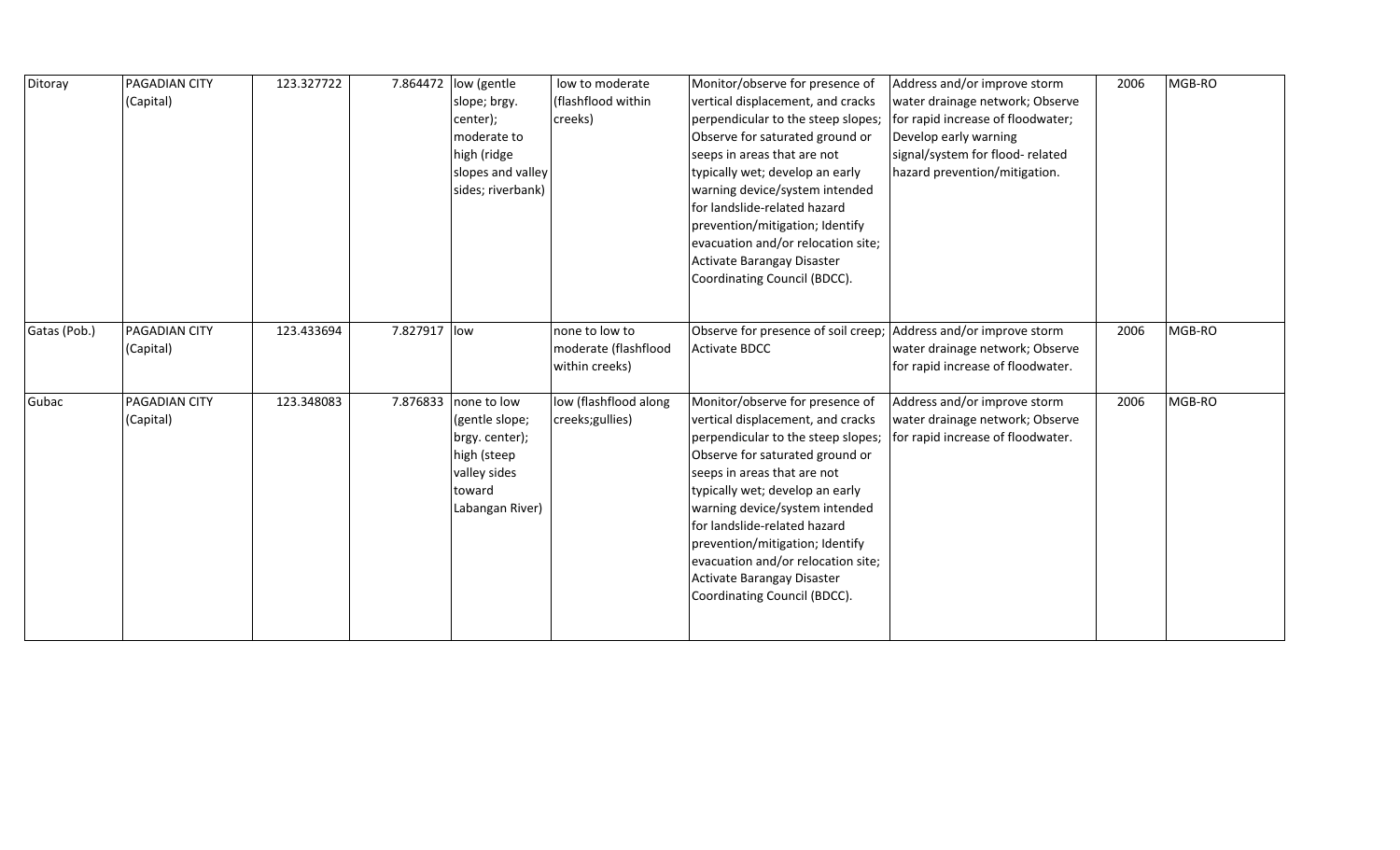| Gubang    | <b>PAGADIAN CITY</b><br>(Capital) | 123.370417 | 7.892833 | none to low<br>(gentle slope;<br>brgy. center);<br>high (steep<br>valley sides<br>toward<br>Labangan River) | low (flashflood along<br>creeks; gullies) | Monitor/observe for presence of<br>vertical displacement, and cracks<br>perpendicular to the steep slopes;<br>Observe for saturated ground or<br>seeps in areas that are not<br>typically wet; develop an early<br>warning device/system intended<br>for landslide-related hazard<br>prevention/mitigation; Identify<br>evacuation and/or relocation site;<br>Activate Barangay Disaster<br>Coordinating Council (BDCC). | Address and/or improve storm<br>water drainage network; Observe<br>for rapid increase of floodwater. | 2006 | MGB-RO |
|-----------|-----------------------------------|------------|----------|-------------------------------------------------------------------------------------------------------------|-------------------------------------------|--------------------------------------------------------------------------------------------------------------------------------------------------------------------------------------------------------------------------------------------------------------------------------------------------------------------------------------------------------------------------------------------------------------------------|------------------------------------------------------------------------------------------------------|------|--------|
| Kagawasan | <b>PAGADIAN CITY</b><br>(Capital) | 123.420861 |          | 7.871750  low (gentle<br>slope);<br>moderate (creek<br>sides)                                               | low (flashflood along<br>creeks; gullies) | Observe and/or monitor for<br>presence/progress of mass<br>movement (tension cracks; soil<br>creep); Activate Barangay Disaster<br>Coordinating Council (BDCC);                                                                                                                                                                                                                                                          | Address and/or improve storm<br>water drainage network; Observe<br>for rapid increase of floodwater. | 2006 | MGB-RO |
| Kahayagan | <b>PAGADIAN CITY</b><br>(Capital) | 123.399722 | 7.866833 | moderate to<br>high (ridge<br>slopes and valley creeks)<br>sides)                                           | low to moderate<br>(flashflood within     | Monitor/observe for presence of<br>vertical displacement, and cracks<br>perpendicular to the steep slopes;<br>Observe for saturated ground or<br>seeps in areas that are not<br>typically wet; develop an early<br>warning device/system intended<br>for landslide-related hazard<br>prevention/mitigation; Identify<br>evacuation and/or relocation site;<br>Activate Barangay Disaster<br>Coordinating Council (BDCC). | Address and/or improve storm<br>water drainage network; Observe<br>for rapid increase of floodwater. | 2006 | MGB-RO |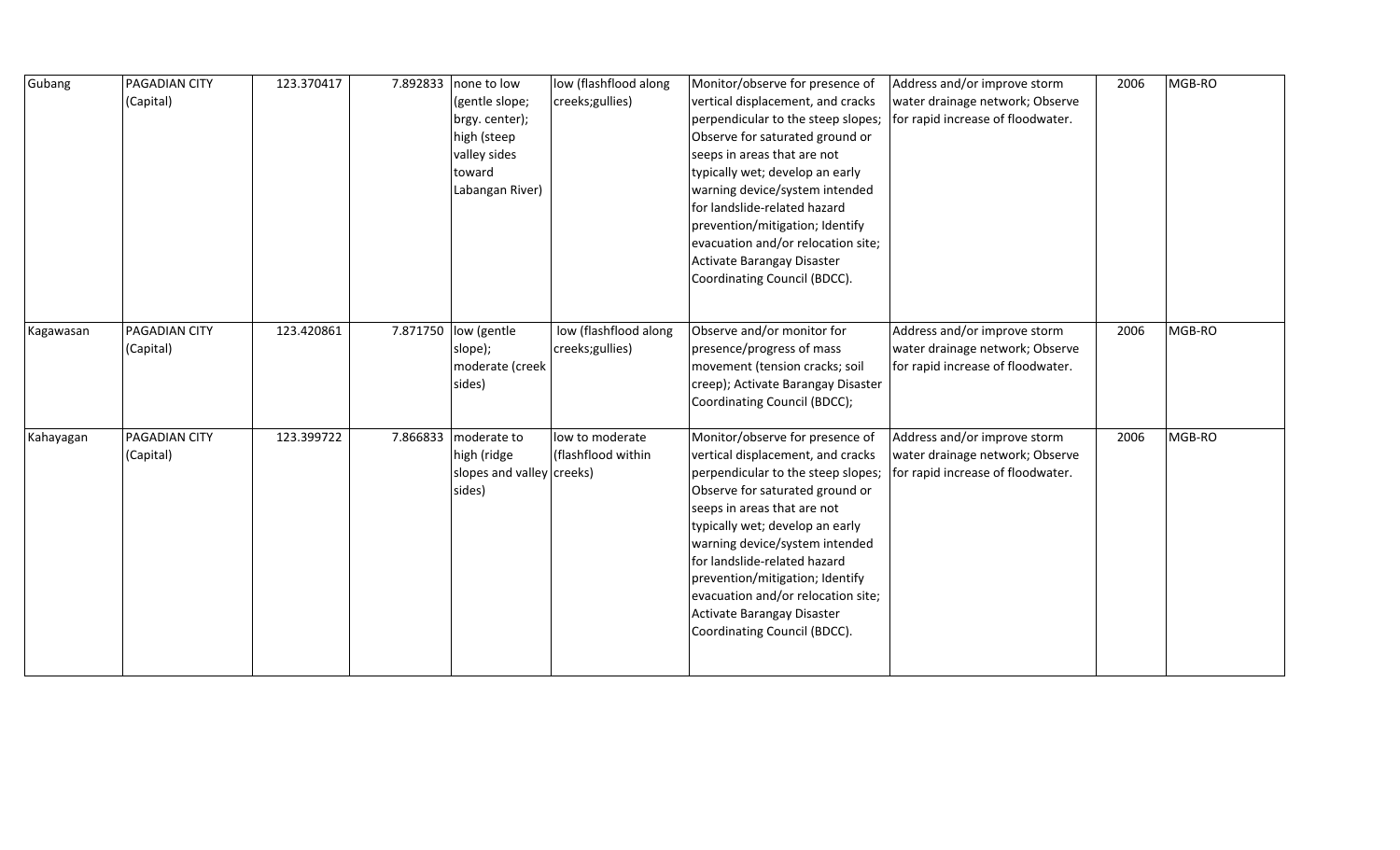| Kalasan   | PAGADIAN CITY | 123.443306 | 7.886083 | low (gentle               | low (flashflood along                | Monitor/observe for presence of    | Address and/or improve storm      | 2006 | MGB-RO |
|-----------|---------------|------------|----------|---------------------------|--------------------------------------|------------------------------------|-----------------------------------|------|--------|
|           | (Capital)     |            |          | slope); high              | creeks;gullies)                      | vertical displacement, and cracks  | water drainage network; Observe   |      |        |
|           |               |            |          | (steep valley             |                                      | perpendicular to the steep slopes; | for rapid increase of floodwater. |      |        |
|           |               |            |          | sides)                    |                                      | Observe for saturated ground or    |                                   |      |        |
|           |               |            |          |                           |                                      | seeps in areas that are not        |                                   |      |        |
|           |               |            |          |                           |                                      | typically wet; develop an early    |                                   |      |        |
|           |               |            |          |                           |                                      | warning device/system intended     |                                   |      |        |
|           |               |            |          |                           |                                      | for landslide-related hazard       |                                   |      |        |
|           |               |            |          |                           |                                      | prevention/mitigation; Identify    |                                   |      |        |
|           |               |            |          |                           |                                      | evacuation and/or relocation site; |                                   |      |        |
|           |               |            |          |                           |                                      | Activate Barangay Disaster         |                                   |      |        |
|           |               |            |          |                           |                                      | Coordinating Council (BDCC).       |                                   |      |        |
|           |               |            |          |                           |                                      |                                    |                                   |      |        |
|           |               |            |          |                           |                                      |                                    |                                   |      |        |
|           |               |            |          |                           |                                      |                                    |                                   |      |        |
| La Suerte | PAGADIAN CITY | 123.283972 |          | 7.877611 high (ridge      | low to moderate                      | Monitor/observe for presence of    | Address and/or improve storm      | 2006 | MGB-RO |
|           | (Capital)     |            |          |                           | slopes and valley (flashflood within | vertical displacement, and cracks  | water drainage network; Observe   |      |        |
|           |               |            |          | sides; road cuts) creeks) |                                      | perpendicular to the steep slopes; | for rapid increase of floodwater. |      |        |
|           |               |            |          |                           |                                      | Observe for saturated ground or    |                                   |      |        |
|           |               |            |          |                           |                                      | seeps in areas that are not        |                                   |      |        |
|           |               |            |          |                           |                                      | typically wet; develop an early    |                                   |      |        |
|           |               |            |          |                           |                                      | warning device/system intended     |                                   |      |        |
|           |               |            |          |                           |                                      | for landslide-related hazard       |                                   |      |        |
|           |               |            |          |                           |                                      | prevention/mitigation; Identify    |                                   |      |        |
|           |               |            |          |                           |                                      | evacuation and/or relocation site; |                                   |      |        |
|           |               |            |          |                           |                                      | Activate Barangay Disaster         |                                   |      |        |
|           |               |            |          |                           |                                      | Coordinating Council (BDCC).       |                                   |      |        |
|           |               |            |          |                           |                                      |                                    |                                   |      |        |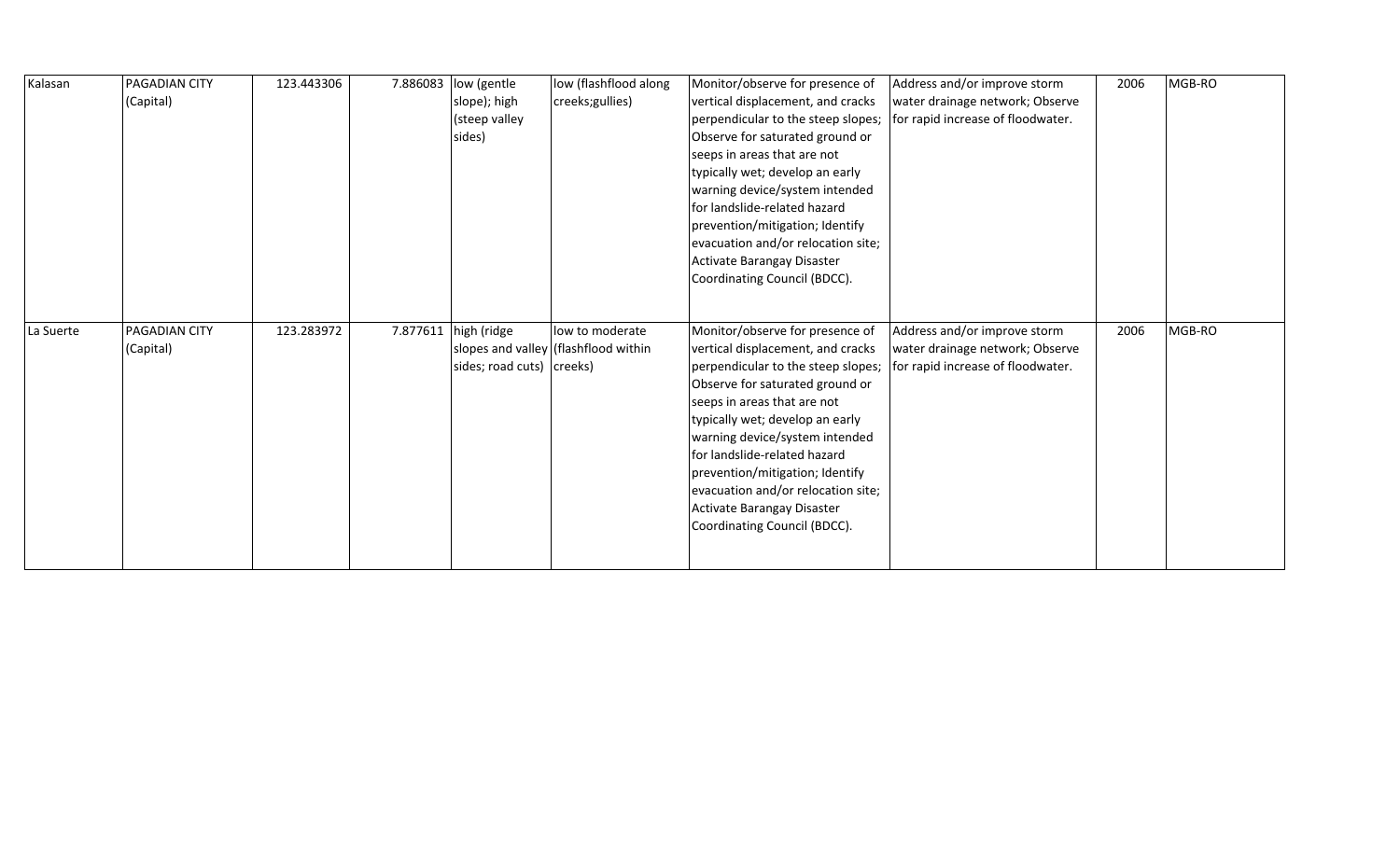| Lala     | <b>PAGADIAN CITY</b><br>(Capital) | 123.342972 | 7.838944 | low (gentle<br>slope; brgy.<br>center);<br>moderate to<br>high (ridge<br>slopes and valley<br>sides; riverbank) | low to moderate<br>(flashflood within<br>creeks) | Monitor/observe for presence of<br>vertical displacement, and cracks<br>perpendicular to the steep slopes;<br>Observe for saturated ground or<br>seeps in areas that are not<br>typically wet; develop an early<br>warning device/system intended<br>for landslide-related hazard<br>prevention/mitigation; Identify<br>evacuation and/or relocation site;<br>Activate Barangay Disaster<br>Coordinating Council (BDCC). | Address and/or improve storm<br>water drainage network; Observe<br>for rapid increase of floodwater;<br>Develop early warning<br>signal/system for flood-related<br>hazard prevention/mitigation. | 2006 | MGB-RO |
|----------|-----------------------------------|------------|----------|-----------------------------------------------------------------------------------------------------------------|--------------------------------------------------|--------------------------------------------------------------------------------------------------------------------------------------------------------------------------------------------------------------------------------------------------------------------------------------------------------------------------------------------------------------------------------------------------------------------------|---------------------------------------------------------------------------------------------------------------------------------------------------------------------------------------------------|------|--------|
| Lapidian | <b>PAGADIAN CITY</b><br>(Capital) | 123.349417 | 7.863194 | low (gentle<br>slope; brgy.<br>center);<br>moderate to<br>high (ridge<br>slopes and valley<br>sides; riverbank) | low to moderate<br>(flashflood within<br>creeks) | Monitor/observe for presence of<br>vertical displacement, and cracks<br>perpendicular to the steep slopes;<br>Observe for saturated ground or<br>seeps in areas that are not<br>typically wet; develop an early<br>warning device/system intended<br>for landslide-related hazard<br>prevention/mitigation; Identify<br>evacuation and/or relocation site;<br>Activate Barangay Disaster<br>Coordinating Council (BDCC). | Address and/or improve storm<br>water drainage network; Observe<br>for rapid increase of floodwater;<br>Develop early warning<br>signal/system for flood-related<br>hazard prevention/mitigation. | 2006 | MGB-RO |
| Lenienza | <b>PAGADIAN CITY</b><br>(Capital) | 123.456250 |          | 7.851472 low (gentle<br>slope);<br>moderate (creek<br>sides)                                                    | low (flashflood along<br>creeks; gullies)        | Observe and/or monitor for<br>presence/progress of mass<br>movement (tension cracks; soil<br>creep); Activate Barangay Disaster<br>Coordinating Council (BDCC);                                                                                                                                                                                                                                                          | Address and/or improve storm<br>water drainage network; Observe<br>for rapid increase of floodwater.                                                                                              | 2006 | MGB-RO |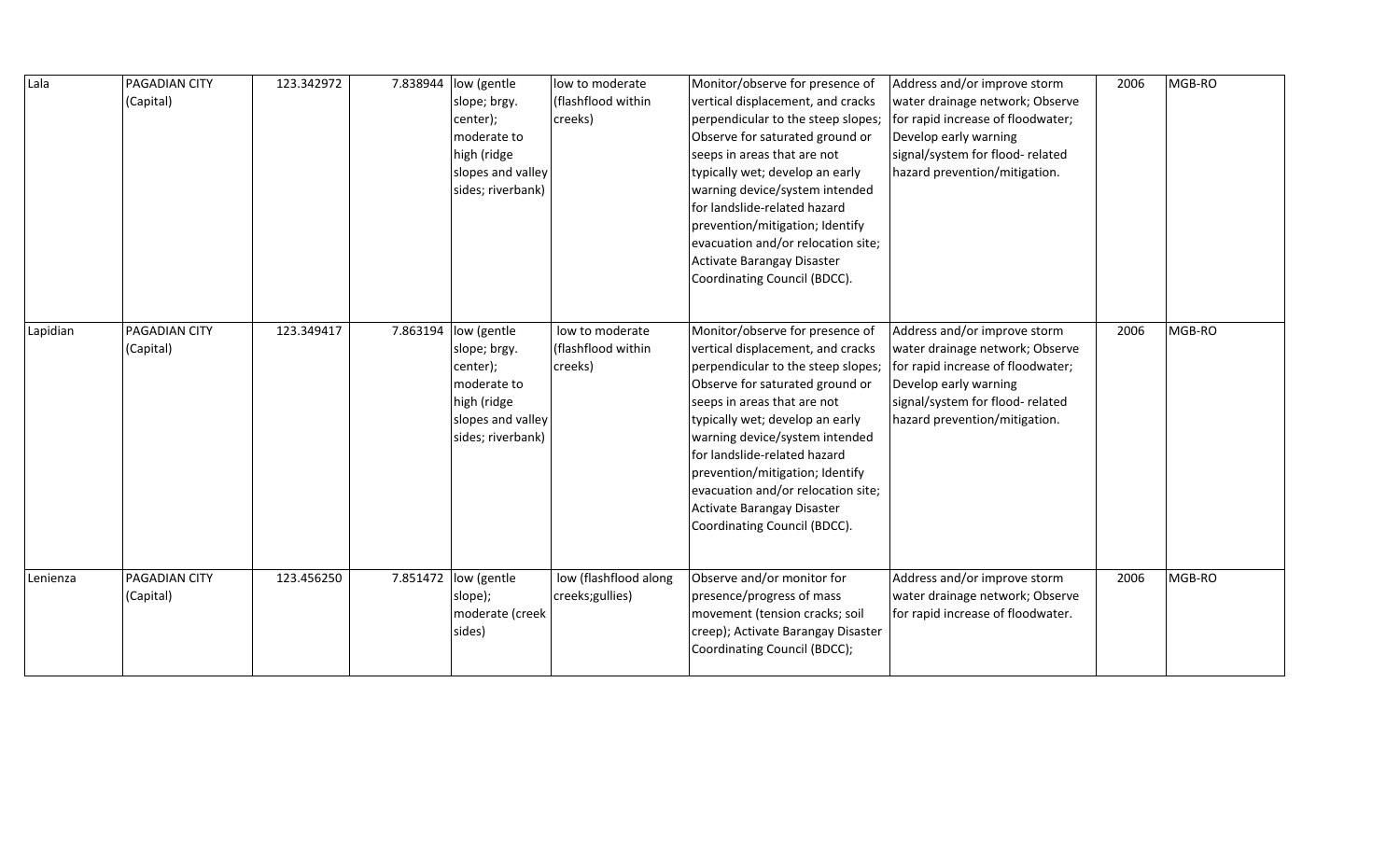| Lizon Valley | <b>PAGADIAN CITY</b><br>(Capital) | 123.214588 | 7.938834 | low (valley floor<br>zone; build-up);<br>High steep ridge<br>slopes; valley<br>sides; road cuts) | low (flashflood along<br>creeks;gullies)                | Monitor/observe for presence of<br>vertical displacement, and cracks<br>perpendicular to the steep slopes;<br>Observe for saturated ground or<br>seeps in areas that are not<br>typically wet; develop an early<br>warning device/system intended<br>for landslide-related hazard<br>prevention/mitigation; Identify<br>evacuation and/or relocation site;<br>Activate Barangay Disaster<br>Coordinating Council (BDCC). | Address and/or improve storm<br>water drainage network; Observe<br>for rapid increase of floodwater.                                                                                              | 2006 | MGB-RO |
|--------------|-----------------------------------|------------|----------|--------------------------------------------------------------------------------------------------|---------------------------------------------------------|--------------------------------------------------------------------------------------------------------------------------------------------------------------------------------------------------------------------------------------------------------------------------------------------------------------------------------------------------------------------------------------------------------------------------|---------------------------------------------------------------------------------------------------------------------------------------------------------------------------------------------------|------|--------|
| Lourdes      | <b>PAGADIAN CITY</b><br>(Capital) | 123.262278 | 7.889861 | high (ridge<br>sides; road cuts) creeks)                                                         | low to moderate<br>slopes and valley (flashflood within | Monitor/observe for presence of<br>vertical displacement, and cracks<br>perpendicular to the steep slopes;<br>Observe for saturated ground or<br>seeps in areas that are not<br>typically wet; develop an early<br>warning device/system intended<br>for landslide-related hazard<br>prevention/mitigation; Identify<br>evacuation and/or relocation site;<br>Activate Barangay Disaster<br>Coordinating Council (BDCC). | Address and/or improve storm<br>water drainage network; Observe<br>for rapid increase of<br>floodwater; Develop early warning<br>signal/system for flood-related<br>hazard prevention/mitigation. | 2006 | MGB-RO |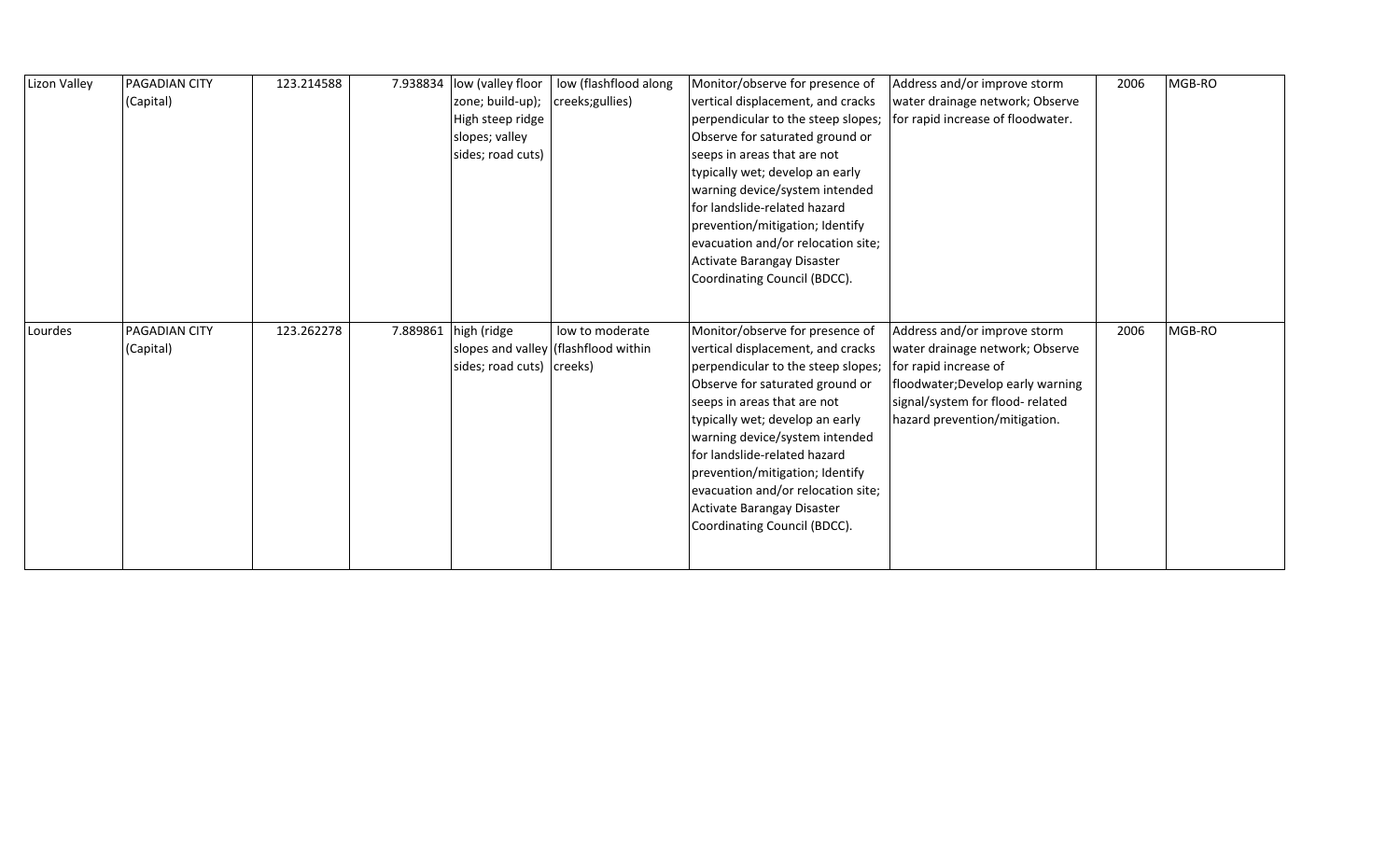| Lower Sibatang | PAGADIAN CITY | 123.331806 | 7.900389 | low (gentle               | low to moderate    | Monitor/observe for presence of    | Address and/or improve storm      | 2006 | MGB-RO |
|----------------|---------------|------------|----------|---------------------------|--------------------|------------------------------------|-----------------------------------|------|--------|
|                | (Capital)     |            |          | slope; brgy.              | (flashflood within | vertical displacement, and cracks  | water drainage network; Observe   |      |        |
|                |               |            |          | center);                  | creeks)            | perpendicular to the steep slopes; | for rapid increase of floodwater; |      |        |
|                |               |            |          | moderate to               |                    | Observe for saturated ground or    | Develop early warning             |      |        |
|                |               |            |          | high (ridge               |                    | seeps in areas that are not        | signal/system for flood-related   |      |        |
|                |               |            |          | slopes and valley         |                    | typically wet; develop an early    | hazard prevention/mitigation.     |      |        |
|                |               |            |          | sides; riverbank)         |                    | warning device/system intended     |                                   |      |        |
|                |               |            |          |                           |                    | lfor landslide-related hazard      |                                   |      |        |
|                |               |            |          |                           |                    | prevention/mitigation; Identify    |                                   |      |        |
|                |               |            |          |                           |                    | evacuation and/or relocation site; |                                   |      |        |
|                |               |            |          |                           |                    | Activate Barangay Disaster         |                                   |      |        |
|                |               |            |          |                           |                    | Coordinating Council (BDCC).       |                                   |      |        |
|                |               |            |          |                           |                    |                                    |                                   |      |        |
|                |               |            |          |                           |                    |                                    |                                   |      |        |
| Lumad          | PAGADIAN CITY | 123.366889 | 7.845722 | moderate to               | low to moderate    | Monitor/observe for presence of    | Address and/or improve storm      | 2006 | MGB-RO |
|                | (Capital)     |            |          | high (ridge               | (flashflood within | vertical displacement, and cracks  | water drainage network; Observe   |      |        |
|                |               |            |          | slopes and valley creeks) |                    | perpendicular to the steep slopes; | for rapid increase of floodwater. |      |        |
|                |               |            |          | sides)                    |                    | Observe for saturated ground or    |                                   |      |        |
|                |               |            |          |                           |                    | seeps in areas that are not        |                                   |      |        |
|                |               |            |          |                           |                    | typically wet; develop an early    |                                   |      |        |
|                |               |            |          |                           |                    |                                    |                                   |      |        |
|                |               |            |          |                           |                    | warning device/system intended     |                                   |      |        |
|                |               |            |          |                           |                    | for landslide-related hazard       |                                   |      |        |
|                |               |            |          |                           |                    | prevention/mitigation; Identify    |                                   |      |        |
|                |               |            |          |                           |                    | evacuation and/or relocation site; |                                   |      |        |
|                |               |            |          |                           |                    | Activate Barangay Disaster         |                                   |      |        |
|                |               |            |          |                           |                    | Coordinating Council (BDCC).       |                                   |      |        |
|                |               |            |          |                           |                    |                                    |                                   |      |        |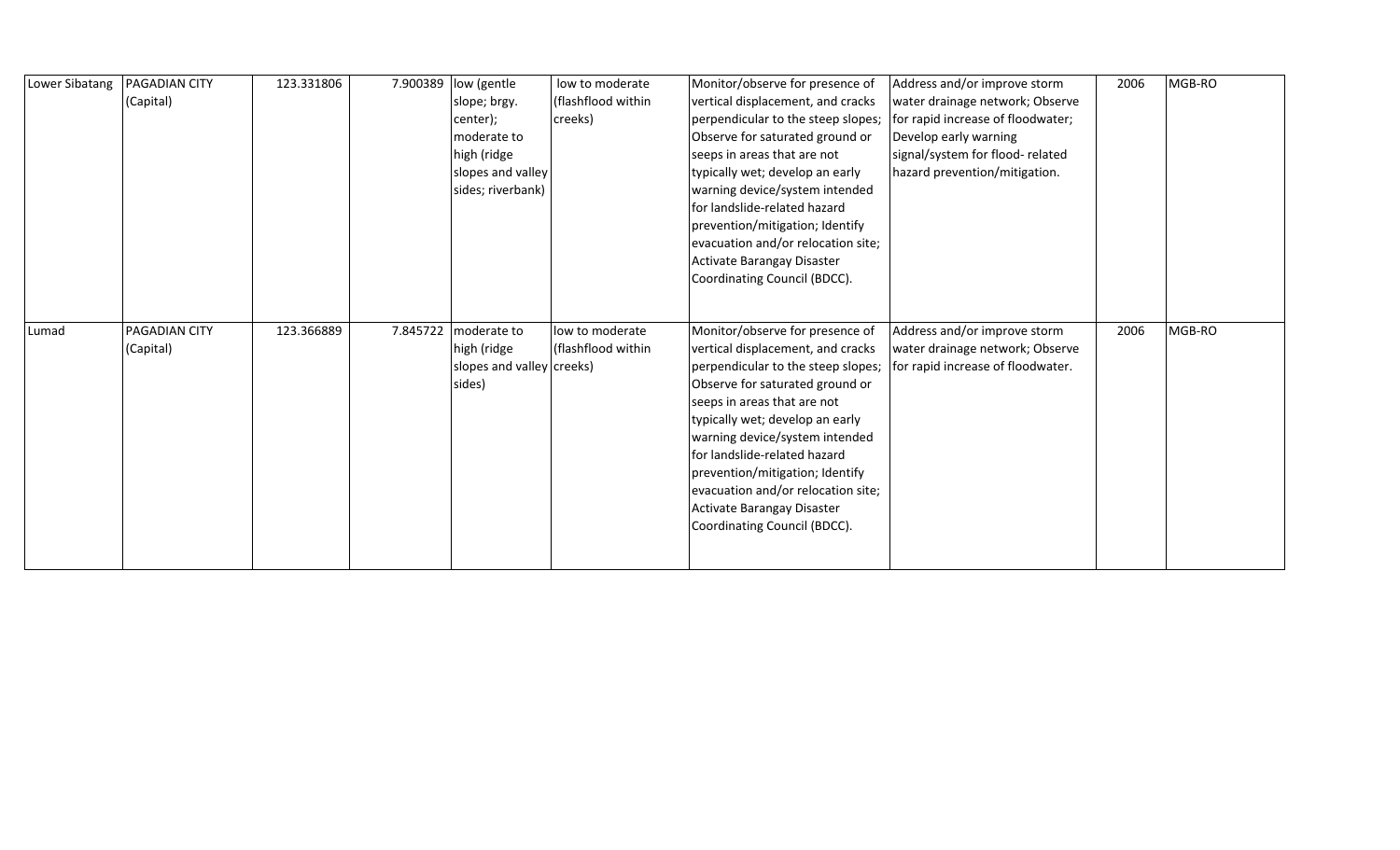| Macasing | PAGADIAN CITY<br>(Capital) | 123.363250 |               | 7.864472  low (gentle<br>slope; brgy.<br>center);<br>moderate to<br>high (ridge<br>slopes and valley<br>sides; riverbank) | low to moderate<br>(flashflood within<br>creeks)                                                                          | Monitor/observe for presence of<br>vertical displacement, and cracks<br>perpendicular to the steep slopes;<br>Observe for saturated ground or<br>seeps in areas that are not<br>typically wet; develop an early<br>warning device/system intended<br>for landslide-related hazard<br>prevention/mitigation; Identify<br>evacuation and/or relocation site;<br>Activate Barangay Disaster<br>Coordinating Council (BDCC). | Address and/or improve storm<br>water drainage network; Observe<br>for rapid increase of floodwater;<br>Develop early warning<br>signal/system for flood-related<br>hazard prevention/mitigation.                                                                                                                                                                        | 2006 | MGB-RO |
|----------|----------------------------|------------|---------------|---------------------------------------------------------------------------------------------------------------------------|---------------------------------------------------------------------------------------------------------------------------|--------------------------------------------------------------------------------------------------------------------------------------------------------------------------------------------------------------------------------------------------------------------------------------------------------------------------------------------------------------------------------------------------------------------------|--------------------------------------------------------------------------------------------------------------------------------------------------------------------------------------------------------------------------------------------------------------------------------------------------------------------------------------------------------------------------|------|--------|
| Manga    | PAGADIAN CITY<br>(Capital) | 123.444417 | 7.869222      | low (gentle<br>slope);<br>moderate (creek<br>sides)                                                                       | low (flashflood along<br>creeks;gullies)                                                                                  | Observe and/or monitor for<br>presence/progress of mass<br>movement (tension cracks; soil<br>creep); Activate Barangay Disaster<br>Coordinating Council (BDCC);                                                                                                                                                                                                                                                          | Address and/or improve storm<br>water drainage network; Observe<br>for rapid increase of floodwater.                                                                                                                                                                                                                                                                     | 2006 | MGB-RO |
| Muricay  | PAGADIAN CITY<br>(Capital) | 123.464389 | 7.828583 none |                                                                                                                           | moderate to high<br>(sheetflooding-brgy<br>proper); High (<br>tsunami; storm surge;<br>coastal flooding-Zones<br>3,4,5,6) |                                                                                                                                                                                                                                                                                                                                                                                                                          | Address and/or improve storm<br>water drainage network; Observe<br>for sea swell attributed to storm<br>surge and to some extent tsunami;<br>Identify relocation/evacuation site;<br>Develop early warning<br>signal/system for fluvial/coastal<br>related-hazard<br>prevention/mitigation; Constant<br>updating of the weather condition<br>thru PAGASA; Activate BDCC. | 2006 | MGB-RO |
| Napolan  | PAGADIAN CITY<br>(Capital) | 123.412583 | 7.812194      | Low to<br>moderate                                                                                                        | low (flashflood along<br>creeks;gullies)                                                                                  | Observe and/or monitor for<br>presence/progress of mass<br>movement (tension cracks; soil<br>creep); Activate Barangay Disaster<br>Coordinating Council (BDCC);                                                                                                                                                                                                                                                          | Address and/or improve storm<br>water drainage network.                                                                                                                                                                                                                                                                                                                  | 2006 | MGB-RO |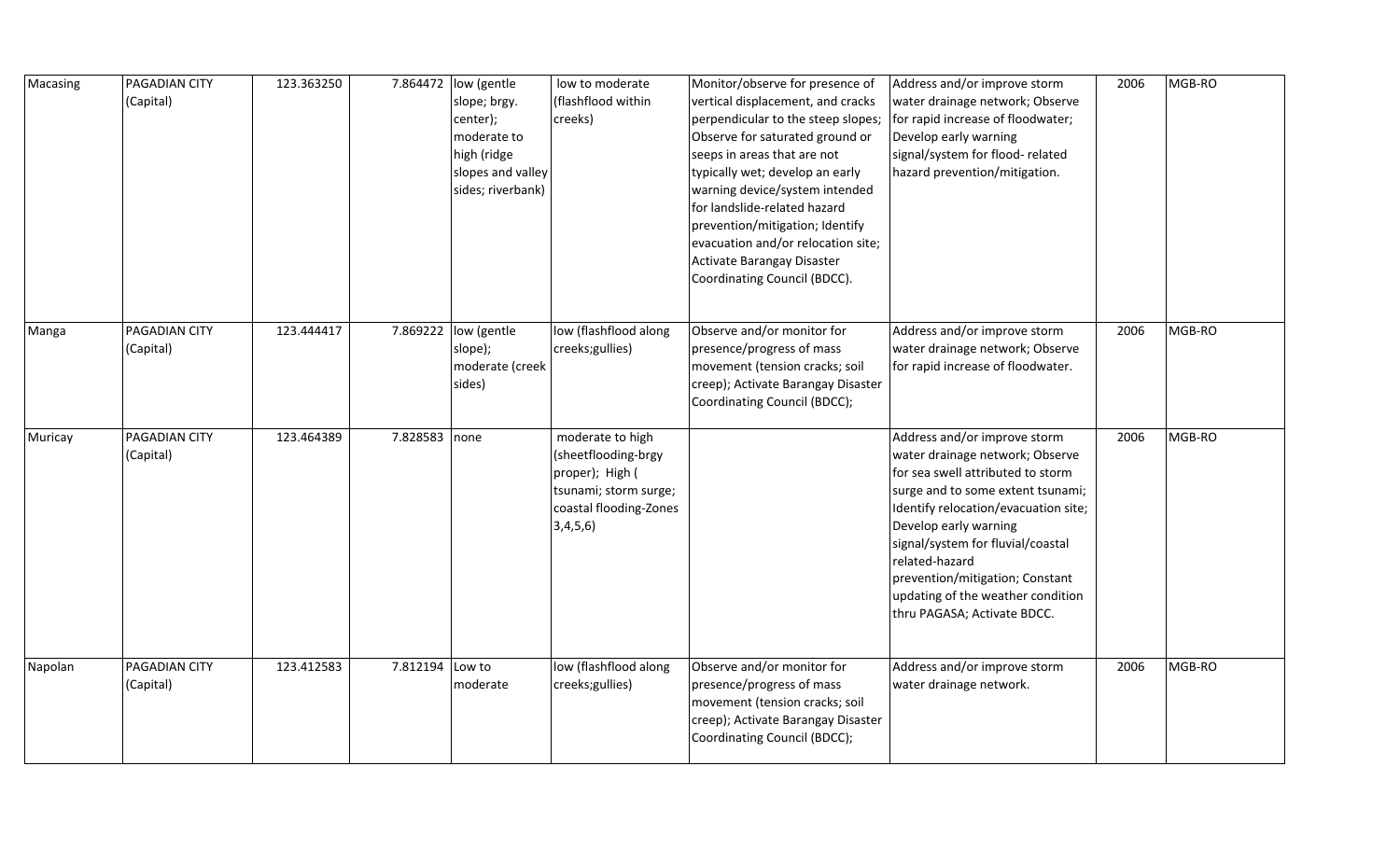| Palpalan  | PAGADIAN CITY | 123.390556 | 7.853806 | moderate to               | low to moderate    | Monitor/observe for presence of    | Address and/or improve storm      | 2006 | MGB-RO |
|-----------|---------------|------------|----------|---------------------------|--------------------|------------------------------------|-----------------------------------|------|--------|
|           | (Capital)     |            |          | high (ridge               | (flashflood within | vertical displacement, and cracks  | water drainage network; Observe   |      |        |
|           |               |            |          | slopes and valley creeks) |                    | perpendicular to the steep slopes; | for rapid increase of floodwater. |      |        |
|           |               |            |          | sides)                    |                    | Observe for saturated ground or    |                                   |      |        |
|           |               |            |          |                           |                    | seeps in areas that are not        |                                   |      |        |
|           |               |            |          |                           |                    | typically wet; develop an early    |                                   |      |        |
|           |               |            |          |                           |                    | warning device/system intended     |                                   |      |        |
|           |               |            |          |                           |                    | Ifor landslide-related hazard      |                                   |      |        |
|           |               |            |          |                           |                    | prevention/mitigation; Identify    |                                   |      |        |
|           |               |            |          |                           |                    | evacuation and/or relocation site; |                                   |      |        |
|           |               |            |          |                           |                    | Activate Barangay Disaster         |                                   |      |        |
|           |               |            |          |                           |                    | Coordinating Council (BDCC).       |                                   |      |        |
|           |               |            |          |                           |                    |                                    |                                   |      |        |
|           |               |            |          |                           |                    |                                    |                                   |      |        |
| Pedulonan | PAGADIAN CITY | 123.324639 |          | 7.875361   low (gentle    | low to moderate    | Monitor/observe for presence of    | Address and/or improve storm      | 2006 | MGB-RO |
|           |               |            |          |                           |                    |                                    |                                   |      |        |
|           | (Capital)     |            |          | slope; brgy.              | (flashflood within | vertical displacement, and cracks  | water drainage network; Observe   |      |        |
|           |               |            |          | center);                  | creeks)            | perpendicular to the steep slopes; | for rapid increase of floodwater; |      |        |
|           |               |            |          | moderate to               |                    | Observe for saturated ground or    | Develop early warning             |      |        |
|           |               |            |          | high (ridge               |                    | seeps in areas that are not        | signal/system for flood-related   |      |        |
|           |               |            |          | slopes and valley         |                    | typically wet; develop an early    | hazard prevention/mitigation.     |      |        |
|           |               |            |          | sides; riverbank)         |                    | warning device/system intended     |                                   |      |        |
|           |               |            |          |                           |                    | for landslide-related hazard       |                                   |      |        |
|           |               |            |          |                           |                    | prevention/mitigation; Identify    |                                   |      |        |
|           |               |            |          |                           |                    | evacuation and/or relocation site; |                                   |      |        |
|           |               |            |          |                           |                    | Activate Barangay Disaster         |                                   |      |        |
|           |               |            |          |                           |                    | Coordinating Council (BDCC).       |                                   |      |        |
|           |               |            |          |                           |                    |                                    |                                   |      |        |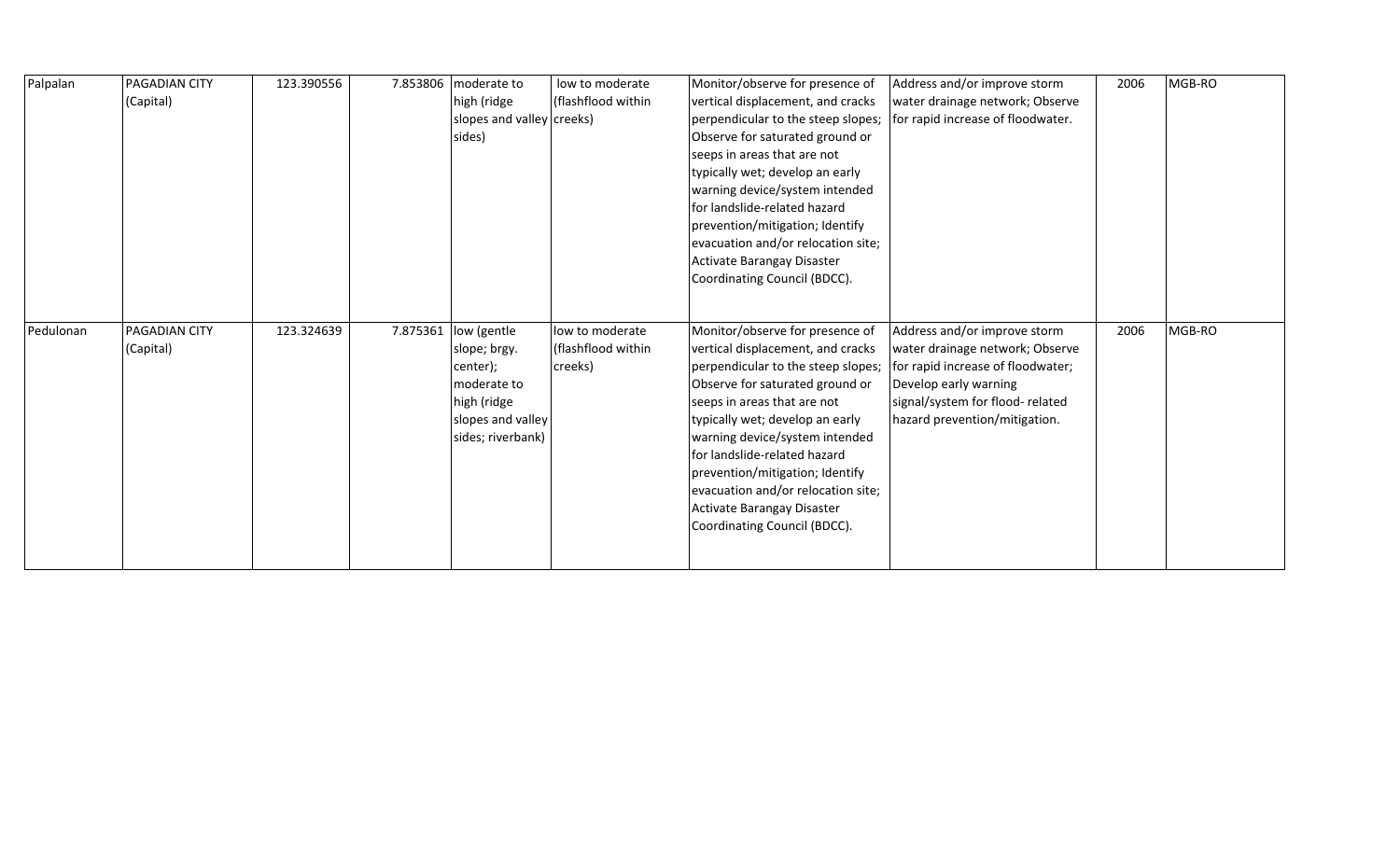| Poloyagan                      | <b>PAGADIAN CITY</b><br>(Capital) | 123.419722 | 7.792694      | moderate (hill<br>slopes;brgy.prop<br>er) | high (coastal area)                                                               | Observe and/or monitor for<br>presence/progress of mass<br>movement (tension cracks; soil<br>creep); Activate Barangay Disaster<br>Coordinating Council (BDCC); | Observe for sea swell attributed to<br>storm surge and to some extent<br>tsunami; Identify evacuation site<br>for resident along the low lying<br>coastal zone; Develop early warning<br>signal/system for coastal related-<br>hazard prevention/mitigation;<br>Constant updating of the weather<br>condition thru PAGASA; Activate<br>BDCC.                                                            | 2006 | MGB-RO |
|--------------------------------|-----------------------------------|------------|---------------|-------------------------------------------|-----------------------------------------------------------------------------------|-----------------------------------------------------------------------------------------------------------------------------------------------------------------|---------------------------------------------------------------------------------------------------------------------------------------------------------------------------------------------------------------------------------------------------------------------------------------------------------------------------------------------------------------------------------------------------------|------|--------|
| San Francisco<br>(Pob.)        | <b>PAGADIAN CITY</b><br>(Capital) | 123.437611 | 7.828389 low  |                                           | none                                                                              | Observe for presence of soil creep;<br><b>Activate BDCC</b>                                                                                                     | Address and/or improve storm<br>wate drainage network                                                                                                                                                                                                                                                                                                                                                   | 2006 | MGB-RO |
| San Jose (Pob.)                | <b>PAGADIAN CITY</b><br>(Capital) | 123.434528 | 7.834083 low  |                                           | none                                                                              | Observe for presence of soil creep;<br><b>Activate BDCC</b>                                                                                                     | Address and/or improve storm<br>wate drainage network                                                                                                                                                                                                                                                                                                                                                   | 2006 | MGB-RO |
| San Pedro (Pob.) PAGADIAN CITY | (Capital)                         | 123.441833 | 7.824333 none |                                           | moderate to high<br>(sheetflooding;<br>tsunami; storm surge;<br>coastal flooding) |                                                                                                                                                                 | The area is within the floodplain of<br>Talapacan River draining towards<br>Pagadian Bay; Observe for sea<br>swell attributed to storm surge and<br>to some extent tsunami; Identify<br>relocation/evacuation site; Develop<br>early warning signal/system for<br>fluvial/coastal related-hazard<br>prevention/mitigation; Constant<br>updating of the weather condition<br>thru PAGASA; Activate BDCC. | 2006 | MGB-RO |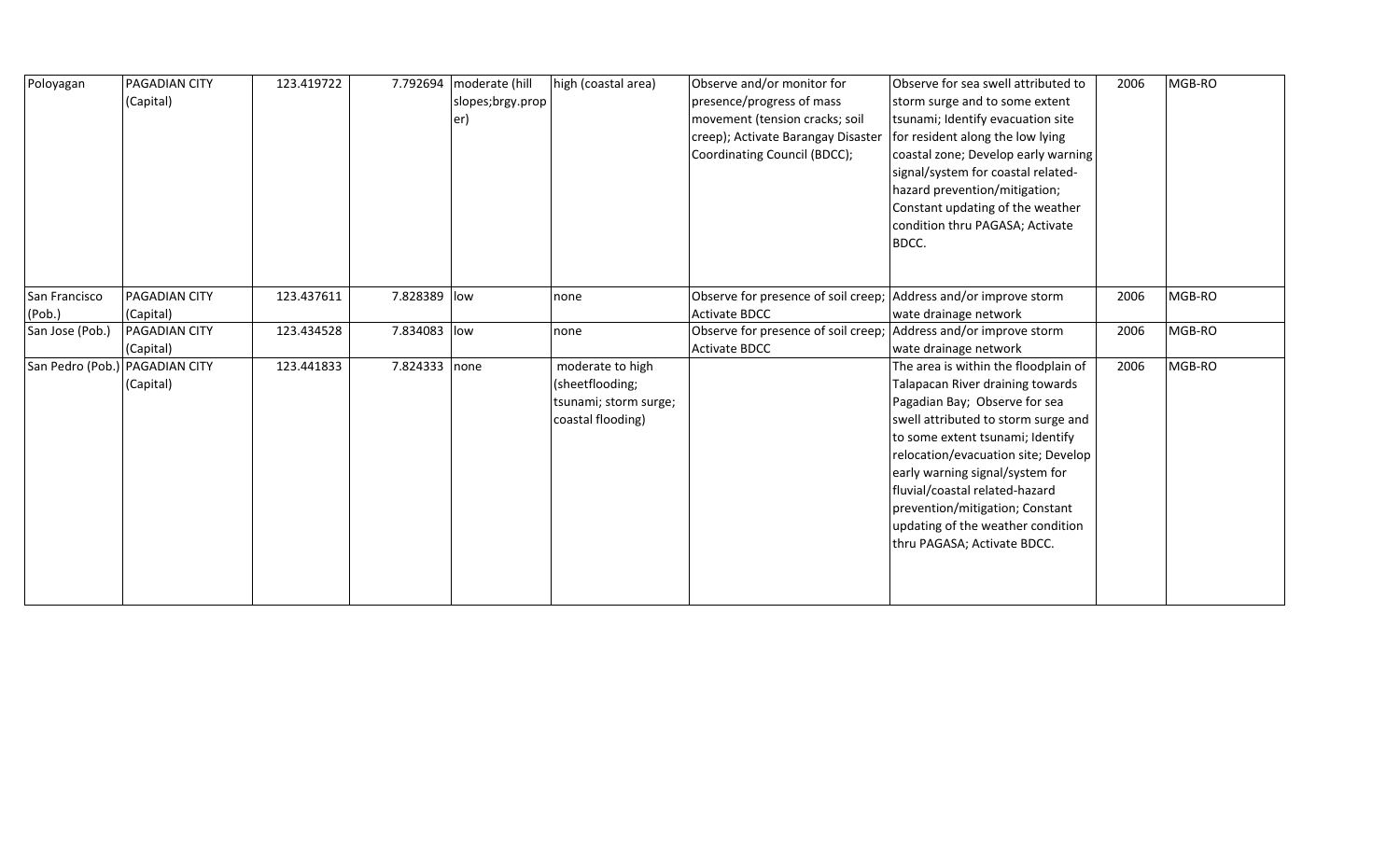| Santa Lucia     | <b>PAGADIAN CITY</b> | 123.431833 | 7.820194 none | high (sheetflooding;  | The area is within a reclaim          | 2006 | MGB-RO |
|-----------------|----------------------|------------|---------------|-----------------------|---------------------------------------|------|--------|
| (Pob.)          | (Capital)            |            |               | tsunami; storm surge; | shoreline along Pagadian Bay;         |      |        |
|                 |                      |            |               | coastal flooding)     | Address and/or improve storm          |      |        |
|                 |                      |            |               |                       | water drainage network; Observe       |      |        |
|                 |                      |            |               |                       | for sea swell attributed to storm     |      |        |
|                 |                      |            |               |                       | surge and to some extent tsunami;     |      |        |
|                 |                      |            |               |                       | Identify evacuation site for resident |      |        |
|                 |                      |            |               |                       | along the low lying coastal zone;     |      |        |
|                 |                      |            |               |                       | Develop early warning                 |      |        |
|                 |                      |            |               |                       | signal/system for coastal related-    |      |        |
|                 |                      |            |               |                       | hazard prevention/mitigation;         |      |        |
|                 |                      |            |               |                       | Constant updating of the weather      |      |        |
|                 |                      |            |               |                       | condition thru PAGASA; Activate       |      |        |
|                 |                      |            |               |                       | BDCC.                                 |      |        |
|                 |                      |            |               |                       |                                       |      |        |
|                 |                      |            |               |                       |                                       |      |        |
|                 |                      |            |               |                       |                                       |      |        |
| Santiago (Pob.) | <b>PAGADIAN CITY</b> | 123.438750 | 7.821667 none | high (sheetflooding;  | The area is within a reclaim          | 2006 | MGB-RO |
|                 | (Capital)            |            |               | tsunami; storm surge; | shoreline along Pagadian Bay;         |      |        |
|                 |                      |            |               | coastal flooding)     | Address and/or improve storm          |      |        |
|                 |                      |            |               |                       | water drainage network; Observe       |      |        |
|                 |                      |            |               |                       | for sea swell attributed to storm     |      |        |
|                 |                      |            |               |                       | surge and to some extent tsunami;     |      |        |
|                 |                      |            |               |                       | Identify evacuation site for resident |      |        |
|                 |                      |            |               |                       | along the low lying coastal zone;     |      |        |
|                 |                      |            |               |                       | Develop early warning                 |      |        |
|                 |                      |            |               |                       | signal/system for coastal related-    |      |        |
|                 |                      |            |               |                       | hazard prevention/mitigation;         |      |        |
|                 |                      |            |               |                       | Constant updating of the weather      |      |        |
|                 |                      |            |               |                       | condition thru PAGASA; Activate       |      |        |
|                 |                      |            |               |                       | BDCC.                                 |      |        |
|                 |                      |            |               |                       |                                       |      |        |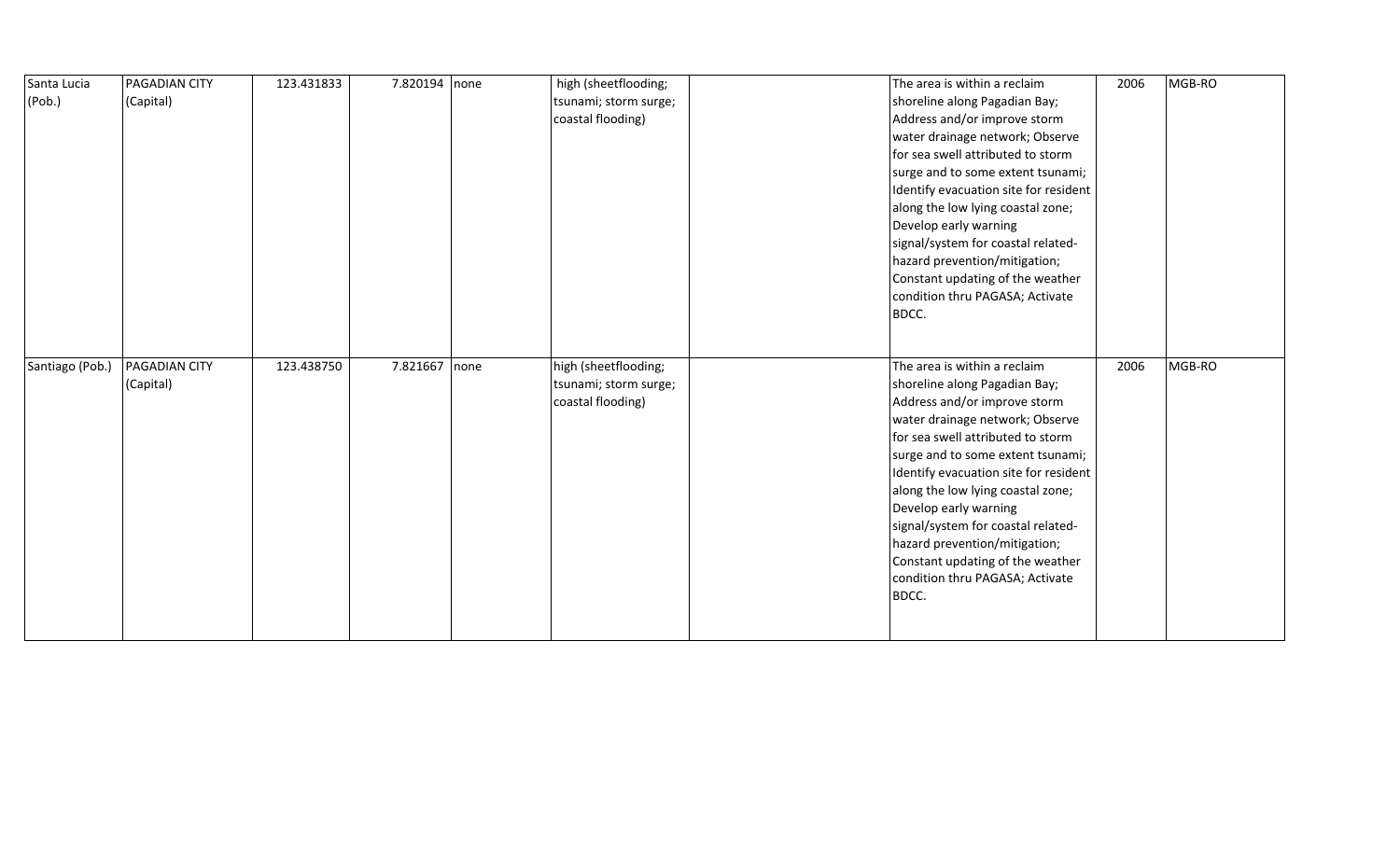| Tawagan Sur    | PAGADIAN CITY<br>(Capital)        | 123.478194 | 7.833861 none |                                                                                        | moderate to high<br>(sheetflooding-brgy<br>proper); Seasonally<br>High (tsunami; storm<br>surge; coastal flooding-<br>coastal zone) |                                                                                                                                                                 | Address and/or improve storm<br>water drainage network; Observe<br>lfor sea swell attributed to storm<br>surge and to some extent tsunami;<br>Identify relocation/evacuation site;<br>Develop early warning<br>signal/system for fluvial/coastal<br>related-hazard<br>prevention/mitigation; Constant<br>updating of the weather condition<br>thru PAGASA; Activate BDCC. | 2006 | MGB-RO |
|----------------|-----------------------------------|------------|---------------|----------------------------------------------------------------------------------------|-------------------------------------------------------------------------------------------------------------------------------------|-----------------------------------------------------------------------------------------------------------------------------------------------------------------|---------------------------------------------------------------------------------------------------------------------------------------------------------------------------------------------------------------------------------------------------------------------------------------------------------------------------------------------------------------------------|------|--------|
| <b>Tiguma</b>  | PAGADIAN CITY<br>(Capital)        | 123.462111 |               | 7.841833 none to low                                                                   | moderate to high<br>(sheetflood/flashflood<br>within Pagadian River<br>tributaries)                                                 | Observe for presence of soil creep; Address and/or improve storm<br><b>Activate BDCC</b>                                                                        | water drainage network; Observe<br>for rapid increase of floodwater;<br>Identify evacuation and/or<br>relocation site for settlers near the<br>creeks; Develop early warning<br>signal/system for flood related-<br>hazard prevention/mitigation;                                                                                                                         | 2006 | MGB-RO |
| Tuburan (Pob.) | <b>PAGADIAN CITY</b><br>(Capital) | 123.446639 | 7.838194      | low to moderate<br>(gentle to<br>moderately<br>sloping ground);<br>none<br>(marshland) | low to moderate;<br>(flashflood within<br>gullies/creek);<br>moderate (marshland)                                                   | Observe and/or monitor for<br>presence/progress of mass<br>movement (tension cracks; soil<br>creep); Activate Barangay Disaster<br>Coordinating Council (BDCC); | Address and/or improve storm<br>water drainage network; Observe<br>for rapid increase of floodwater;<br>Identify evacuation site.                                                                                                                                                                                                                                         | 2006 | MGB-RO |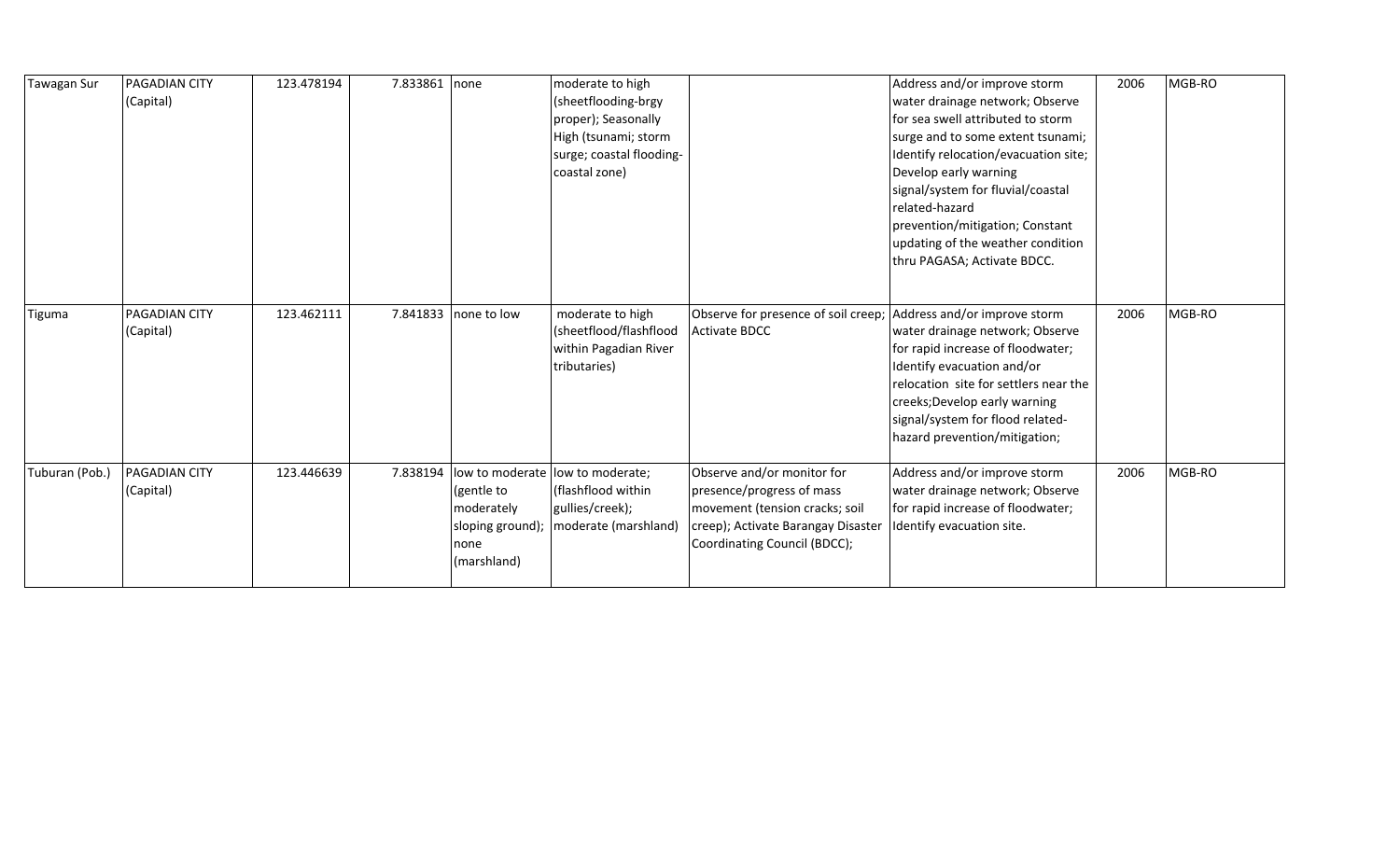| Tulawas  | PAGADIAN CITY<br>(Capital) | 123.460139 | 7.878917 | low (gentle<br>slope); high<br>(steep valley<br>sides)                                             | low (flashflood along<br>creeks;gullies)                                                               | Monitor/observe for presence of<br>vertical displacement, and cracks<br>perpendicular to the steep slopes;<br>Observe for saturated ground or<br>seeps in areas that are not<br>typically wet; develop an early<br>warning device/system intended<br>for landslide-related hazard<br>prevention/mitigation; Identify<br>evacuation and/or relocation site;<br>Activate Barangay Disaster<br>Coordinating Council (BDCC). | Address and/or improve storm<br>water drainage network; Observe<br>for rapid increase of floodwater. | 2006 | MGB-RO |
|----------|----------------------------|------------|----------|----------------------------------------------------------------------------------------------------|--------------------------------------------------------------------------------------------------------|--------------------------------------------------------------------------------------------------------------------------------------------------------------------------------------------------------------------------------------------------------------------------------------------------------------------------------------------------------------------------------------------------------------------------|------------------------------------------------------------------------------------------------------|------|--------|
| Tulangan | PAGADIAN CITY<br>(Capital) | 123.387250 | 7.911944 | low (gentle<br>slope); high<br>(steep valley<br>sides); none<br>(Labangan River -<br>valley floor) | low (flashflood along<br>creeks;gullies);<br>moderate to high<br>(flashflood within<br>Labangan River) | Monitor/observe for presence of<br>vertical displacement, and cracks<br>perpendicular to the steep slopes;<br>Observe for saturated ground or<br>seeps in areas that are not<br>typically wet; develop an early<br>warning device/system intended<br>for landslide-related hazard<br>prevention/mitigation; Identify<br>evacuation and/or relocation site;<br>Activate Barangay Disaster<br>Coordinating Council (BDCC). | Address and/or improve storm<br>water drainage network; Observe<br>for rapid increase of floodwater. | 2006 | MGB-RO |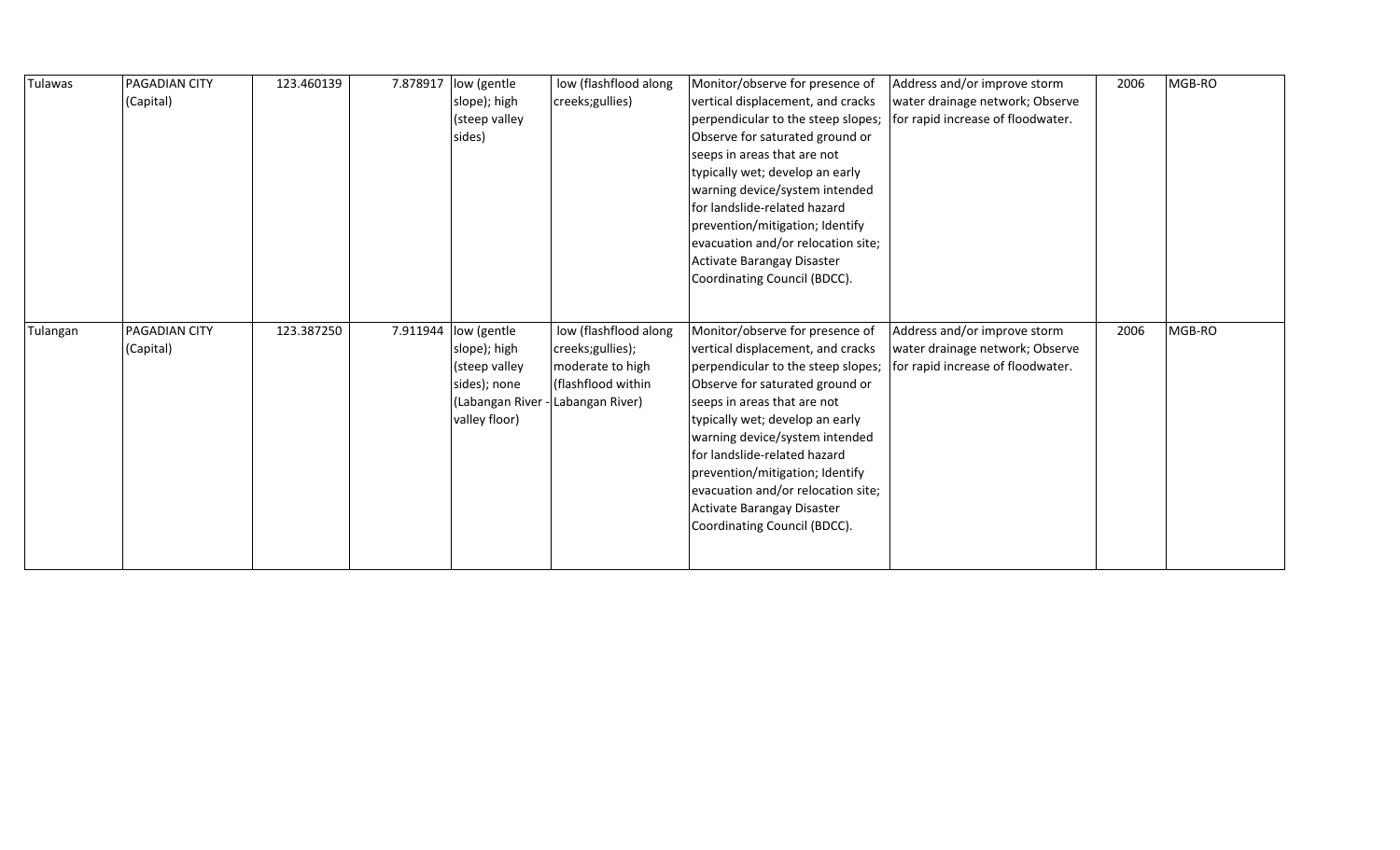| <b>Upper Sibatang</b> | <b>PAGADIAN CITY</b> | 123.326833 | 7.844694 | low (gentle       | low to moderate       | Monitor/observe for presence of    | Address and/or improve storm        | 2006 | MGB-RO |
|-----------------------|----------------------|------------|----------|-------------------|-----------------------|------------------------------------|-------------------------------------|------|--------|
|                       | (Capital)            |            |          | slope; brgy.      | (flashflood within    | vertical displacement, and cracks  | water drainage network; Observe     |      |        |
|                       |                      |            |          | center);          | creeks)               | perpendicular to the steep slopes; | for rapid increase of floodwater;   |      |        |
|                       |                      |            |          | moderate to       |                       | Observe for saturated ground or    | Develop early warning               |      |        |
|                       |                      |            |          | high (ridge       |                       | seeps in areas that are not        | signal/system for flood-related     |      |        |
|                       |                      |            |          | slopes and valley |                       | typically wet; develop an early    | hazard prevention/mitigation.       |      |        |
|                       |                      |            |          | sides; riverbank) |                       | warning device/system intended     |                                     |      |        |
|                       |                      |            |          |                   |                       | for landslide-related hazard       |                                     |      |        |
|                       |                      |            |          |                   |                       | prevention/mitigation; Identify    |                                     |      |        |
|                       |                      |            |          |                   |                       | evacuation and/or relocation site; |                                     |      |        |
|                       |                      |            |          |                   |                       | Activate Barangay Disaster         |                                     |      |        |
|                       |                      |            |          |                   |                       | Coordinating Council (BDCC).       |                                     |      |        |
|                       |                      |            |          |                   |                       |                                    |                                     |      |        |
|                       |                      |            |          |                   |                       |                                    |                                     |      |        |
| White Beach           | <b>PAGADIAN CITY</b> | 123.446306 | 7.816556 | none              | high (sheetflooding;  |                                    | The area is within the mouth of     | 2006 | MGB-RO |
|                       | (Capital)            |            |          |                   | tsunami; storm surge; |                                    | Pagadian River along Pagadian Bay;  |      |        |
|                       |                      |            |          |                   | coastal flooding)     |                                    | Observe for sea swell attributed to |      |        |
|                       |                      |            |          |                   |                       |                                    | storm surge and to some extent      |      |        |
|                       |                      |            |          |                   |                       |                                    | tsunami; Identify relocation site;  |      |        |
|                       |                      |            |          |                   |                       |                                    | Develop early warning               |      |        |
|                       |                      |            |          |                   |                       |                                    | signal/system for fluvial/coastal   |      |        |
|                       |                      |            |          |                   |                       |                                    | related-hazard                      |      |        |
|                       |                      |            |          |                   |                       |                                    | prevention/mitigation; Constant     |      |        |
|                       |                      |            |          |                   |                       |                                    | updating of the weather condition   |      |        |
|                       |                      |            |          |                   |                       |                                    | thru PAGASA; Activate BDCC.         |      |        |
|                       |                      |            |          |                   |                       |                                    |                                     |      |        |
|                       |                      |            |          |                   |                       |                                    |                                     |      |        |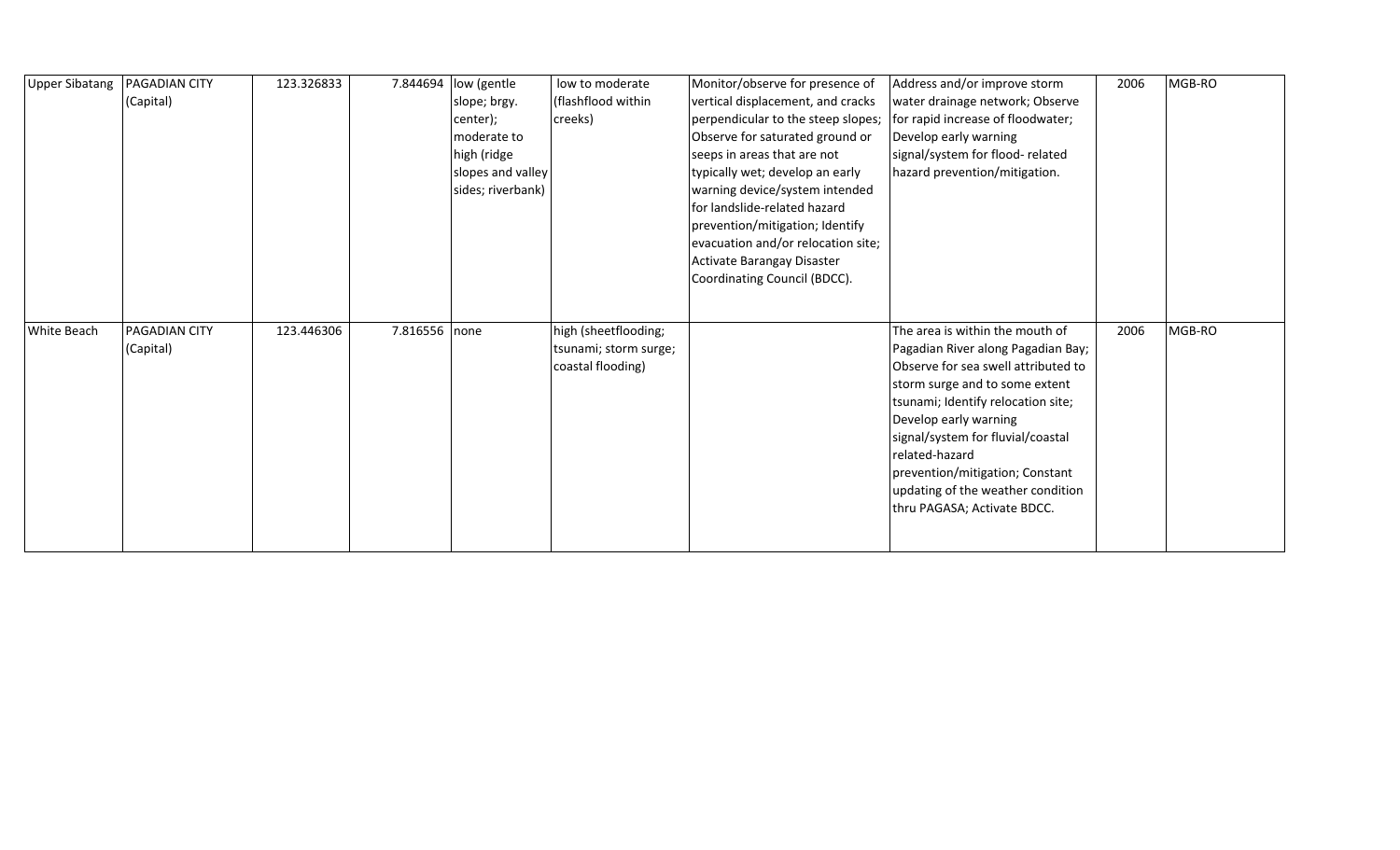| Kawit       | <b>PAGADIAN CITY</b><br>(Capital) | 123.447917 | 7.825361 none |                                          | moderate to high<br>(sheetflooding;<br>tsunami; storm surge;<br>coastal flooding) |                                                                                                                                                                                                                                                                                                                                                                                                                          | The area is between the floodplains<br>of Talapacan and Pagadian Rivers<br>both draining towards Pagadian<br>Bay; Observe for sea swell<br>attributed to storm surge and to<br>some extent tsunami; Identify<br>evacuation and/or relocation site;<br>Develop early warning<br>signal/system for fluvial/coastal<br>related-hazard<br>prevention/mitigation; Constant<br>updating of the weather condition<br>thru PAGASA; Activate BDCC. | 2006 | MGB-RO |
|-------------|-----------------------------------|------------|---------------|------------------------------------------|-----------------------------------------------------------------------------------|--------------------------------------------------------------------------------------------------------------------------------------------------------------------------------------------------------------------------------------------------------------------------------------------------------------------------------------------------------------------------------------------------------------------------|-------------------------------------------------------------------------------------------------------------------------------------------------------------------------------------------------------------------------------------------------------------------------------------------------------------------------------------------------------------------------------------------------------------------------------------------|------|--------|
| Lumbia      | <b>PAGADIAN CITY</b><br>(Capital) | 123.444139 |               | 7.830528 none to low                     | low (flashflood along<br>creeks;gullies)                                          | Observe for presence of soil creep; Address and/or improve storm<br><b>Activate BDCC</b>                                                                                                                                                                                                                                                                                                                                 | water drainage network; Activate<br><b>BDCC</b>                                                                                                                                                                                                                                                                                                                                                                                           | 2006 | MGB-RO |
| Santa Maria | <b>PAGADIAN CITY</b><br>(Capital) | 123.438250 | 7.834389 low  |                                          | none to low<br>(creeks; gullies)                                                  | Observe for presence of soil creep;<br><b>Activate BDCC</b>                                                                                                                                                                                                                                                                                                                                                              | Address and/or improve storm<br>water drainage network; Activate<br><b>BDCC</b>                                                                                                                                                                                                                                                                                                                                                           | 2006 | MGB-RO |
| Santo Niño  | <b>PAGADIAN CITY</b><br>(Capital) | 123.426444 | 7.830639 low  |                                          | none                                                                              | Observe for presence of soil creep;<br>Activate BDCC                                                                                                                                                                                                                                                                                                                                                                     | Address and/or improve storm<br>wate drainage network                                                                                                                                                                                                                                                                                                                                                                                     | 2006 | MGB-RO |
| Dampalan    | <b>PAGADIAN CITY</b><br>(Capital) | 123.277694 | 7.906889      | high (ridge<br>sides; road cuts) creeks) | low to moderate<br>slopes and valley (flashflood within                           | Monitor/observe for presence of<br>vertical displacement, and cracks<br>perpendicular to the steep slopes;<br>Observe for saturated ground or<br>seeps in areas that are not<br>typically wet; develop an early<br>warning device/system intended<br>for landslide-related hazard<br>prevention/mitigation; Identify<br>evacuation and/or relocation site;<br>Activate Barangay Disaster<br>Coordinating Council (BDCC). | Address and/or improve storm<br>water drainage network; Observe<br>for rapid increase of<br>floodwater; Develop early warning<br>signal/system for flood-related<br>hazard prevention/mitigation.                                                                                                                                                                                                                                         | 2006 | MGB-RO |